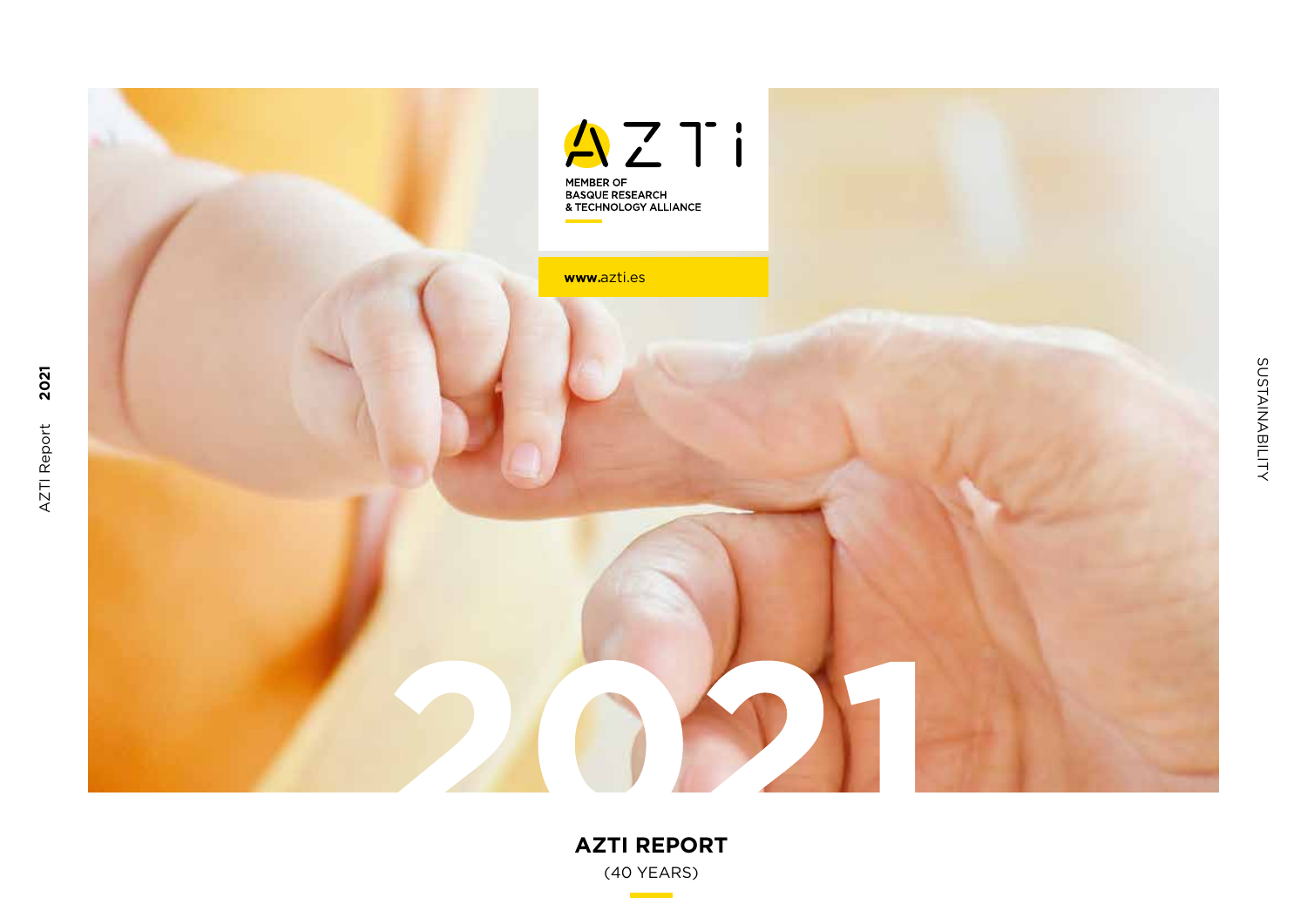### **CONTENT**

*09-28 or.*



# 2

*02-08 or. 29-36 or.*



**AZTI FOR HEALTH** 

### **PROLOGUE**

**1.1.** Letter from the President and the CEO of AZTI:

40 years working for the development of a healthy and sustainable society through science and technology of impact *03-08 or.*

### **AZTI FOR SUSTAINABILITY**

| <b>2.1.</b> More sustainable fisheries                                  | 10-15 or. |
|-------------------------------------------------------------------------|-----------|
| <b>2.2.</b> Cleaner seas                                                | 16-20 or. |
| 2.3. A sustainable food industry                                        | 21-23 or. |
| <b>2.4.</b> New sources of protein to meet<br>the demographic challenge | 24-25 or. |
| <b>2.5.</b> Becoming more resilient to<br>climate change                | 26-28 or. |

**01**

| <b>3.3.</b> Safer and healthier food | 30-34 or. |
|--------------------------------------|-----------|
| <b>3.2.</b> A safer food value chain | 35-36 or. |

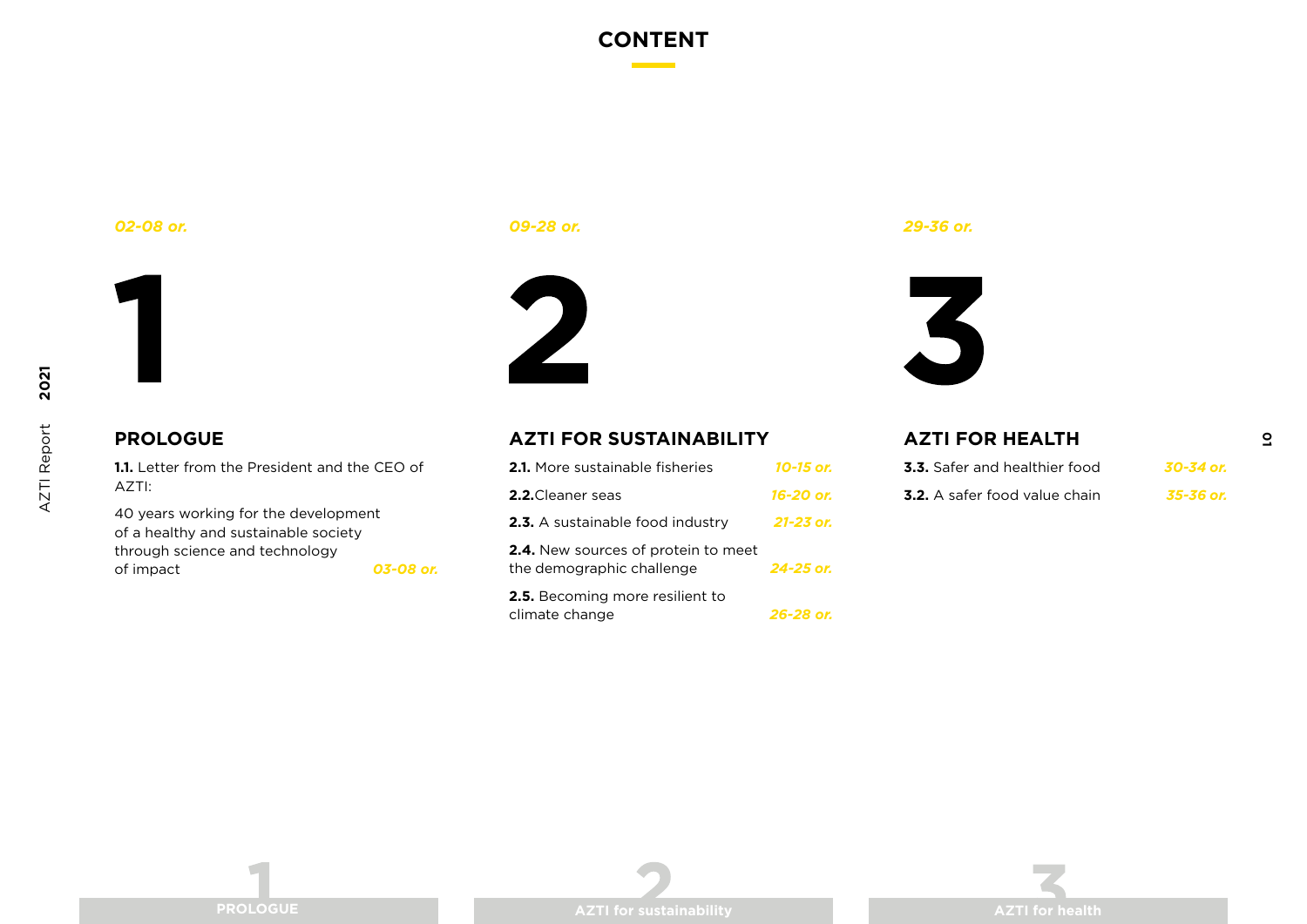

**PROLOGUE** (40 YEARS)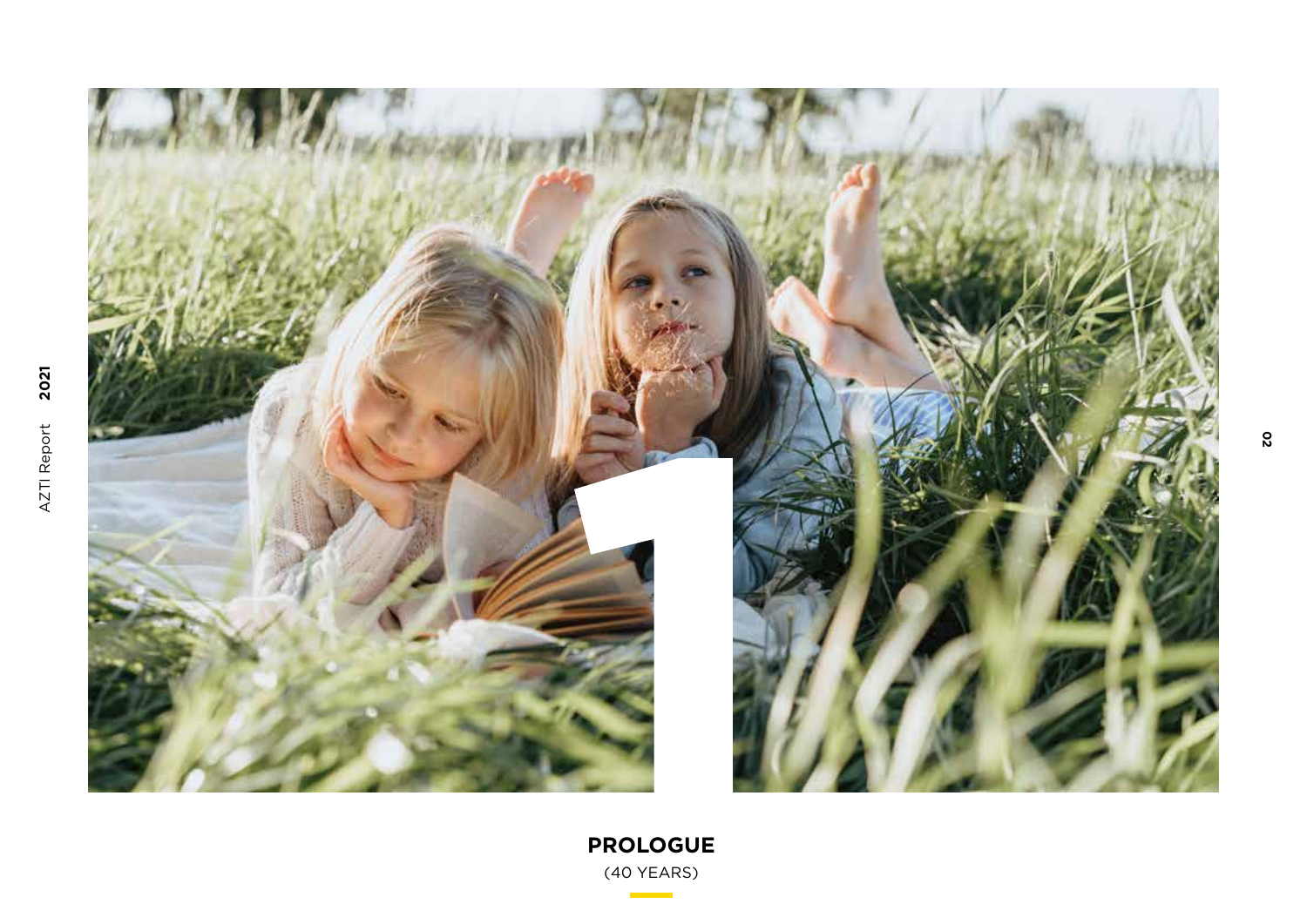# *The development of the future will be sustainable or there will be no development at all*

**2021**





**03**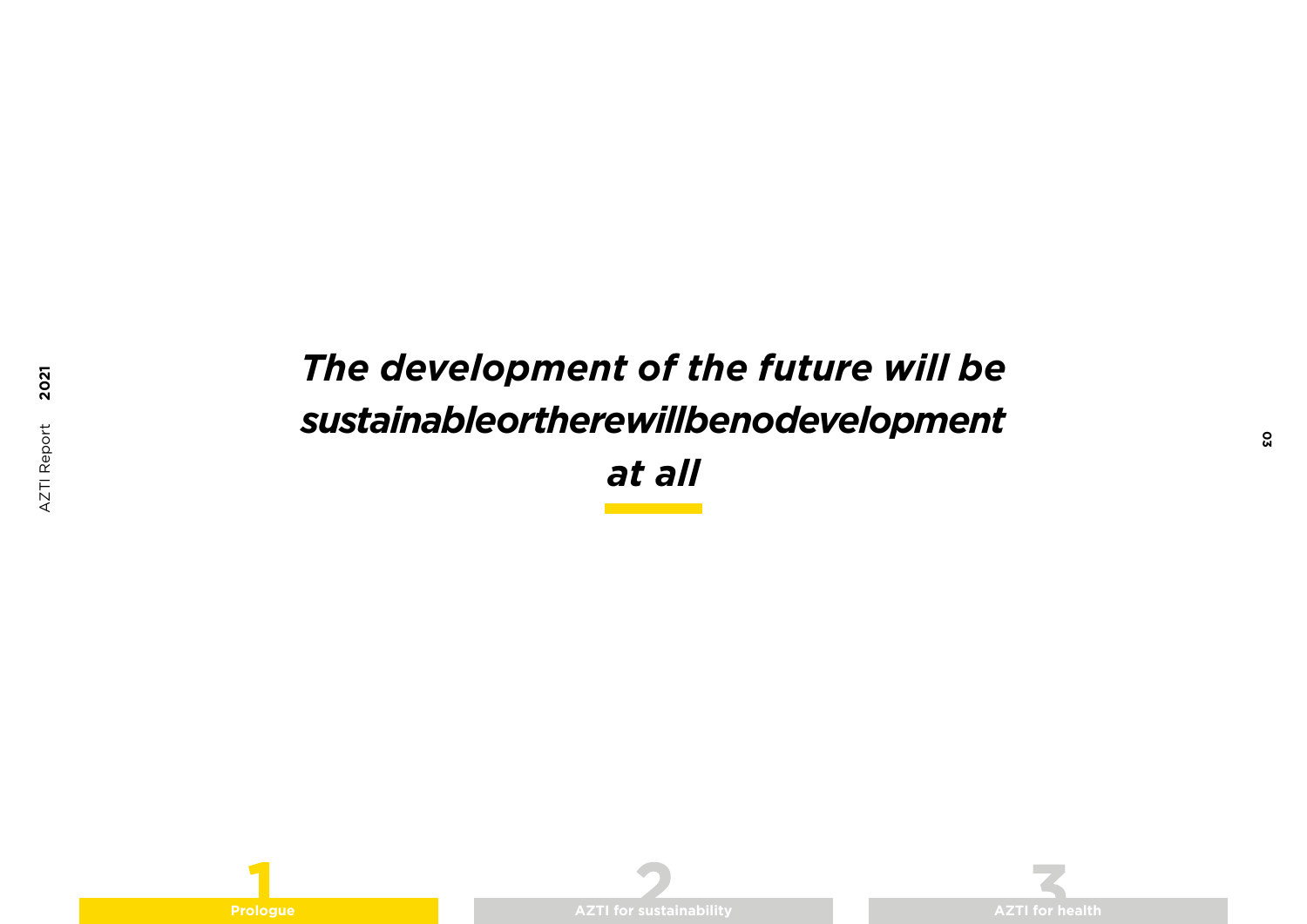### *Bittor Oroz and Rogelio Pozo*

**A Japanese proverb says that vision without action is a dream, but action without vision is a nightmare.**

AZTI was born more than 40 years ago with a vision that has been transformed throughout these four decades, but always keeping an unchangeable element: science as a means to improve people's lives.

From the sea to the entire food chain, AZTI has always been committed to guaranteeing our natural resources, promoting environmental, economic and social sustainability that is reflected in people's quality of life.

Today, more than ever, science and technology are necessary to advance in that direction. The future (whether in the short or long term) must be linked to sustainability, because we will never tire of saying it: the development of the future will be sustainable or there will be no development.

During our 40 years of life, we have generated knowledge that has allowed us to better understand what is happening around us, to understand the positive impact we generate and to seek solutions that help us to grow in the generation of value for society and people.



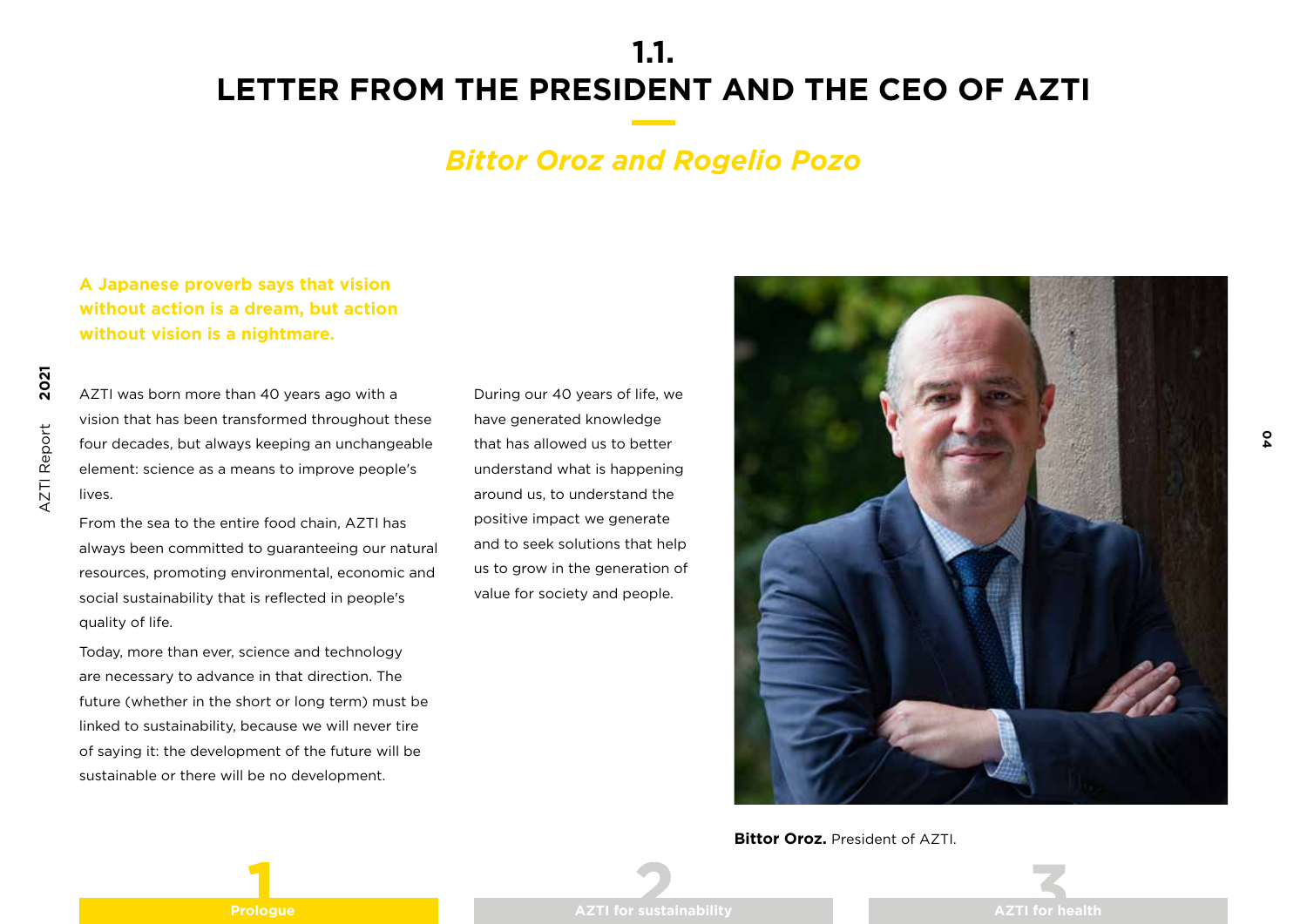**2021** AZTI Report AZTI Report

In an environment characterized by high uncertainty and speed of change, organizations are putting the focus on short-term planning. However, trends and implications driven by major societal challenges such as global warming, population growth and the polarization of the economy between Asia and America, and more recently the war between Russia and Ukraine, will continue to shape the future, causing structural changes that will shape society and mark the competitiveness of countries and companies. All of this will force us to make significant changes in society, people, business and economic systems.

In this scenario, we have considered it appropriate

to make a long-term strategic thinking, to look to the future in order to guide short-term decisions that will help us stay on course and achieve our Vision and strategic goals.



**Rogelio Pozo.** CEO of AZTI.

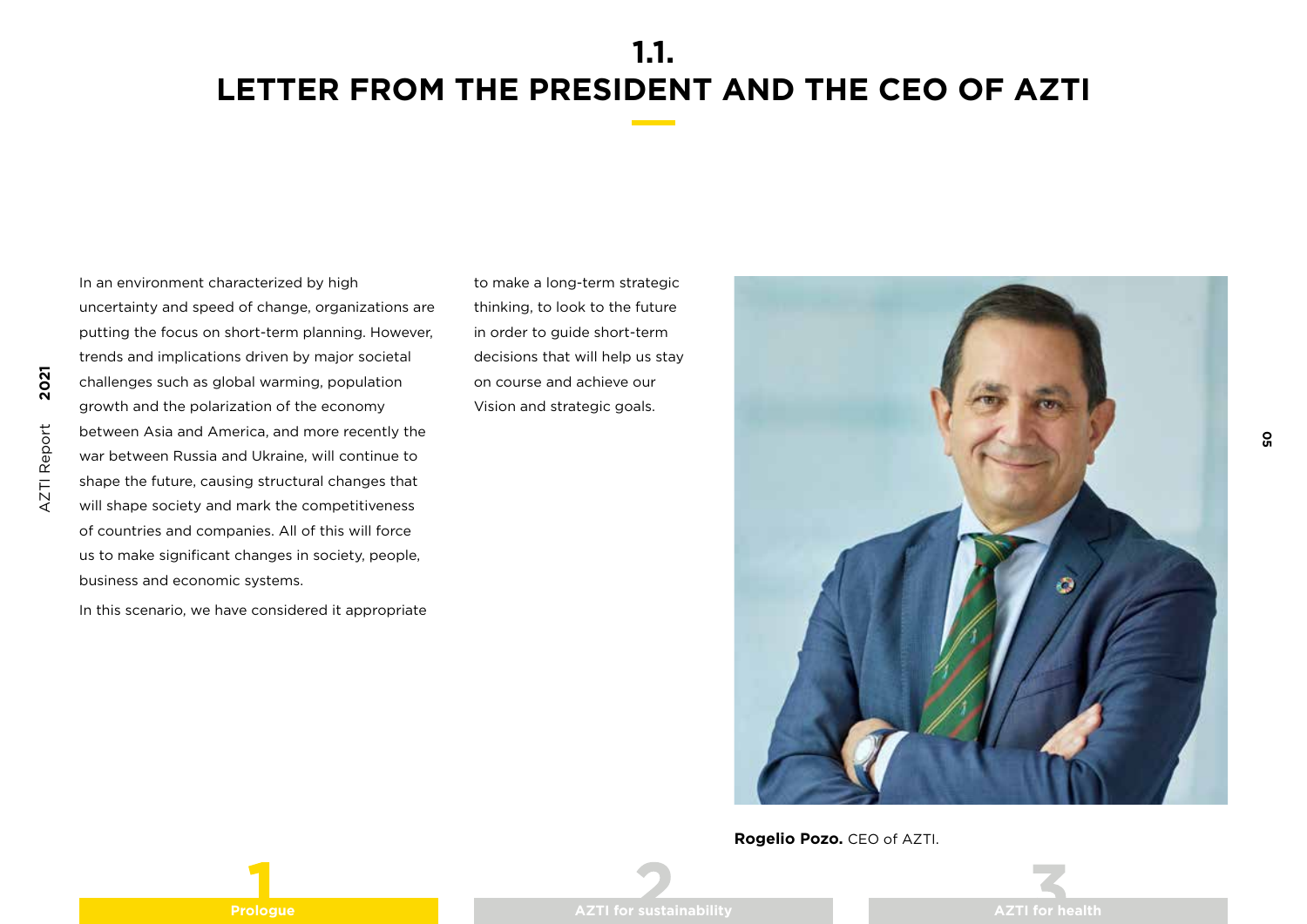**In this uncertain context, we have some certainties that should help us to chart the path to the future:**



### **Food is already a strategic resource.**

To feed the world's population in 2050, **70% more food will have to be produced with more expensive raw materials.**

In view of the depletion and pressure on resources, it is necessary to continue generating scientific knowledge that will help to manage them sustainably.

The pressure on natural resources, especially fisheries, will increase, which makes science a necessary tool for their sustainable management, increasingly indispensable.

The demographic challenge requires the development of new quality protein sources (vegetables, insects, fungi, algae...) that allow a healthy, safe and pleasurable diet.

Food waste cannot be an option. If today one third of the food produced for human consumption is lost or wasted (representing 1.3 billion tons per year worldwide), transforming production systems by prioritizing circular economy solutions is essential to minimize food losses and waste as much as possible, while generating new businesses and sources of proteins and ingredients for the food chain.



### **Energy transition is more necessary than ever.**

Approximately 15% of CO2 emissions come from land transport, maritime and other systems; around 7% originate from activities such as heating/cooling, cooking. Methane is the second most potent greenhouse gas, accounting for approximately 40 % of annual emissions and coming mainly from the oil, gas, coal, meat and dairy industries. All these industries need to **reduce methane emissions by 60%** by 2030 and 90% by 2050.

**Technological innovation will be key to this process.** Renewable energy, including maritime energy (and its impact on the environment) will be crucial in the attempt to reduce energy dependence. Energy saving systems, more nonfossil energies, new processes based on biotechnologies, systems to increase efficiency with the incorporation of new technologies and, once again, the establishment of circular economy models must be incorporated.

**2021**

**Prologue AZTI for sustainability AZTI for health**



**06**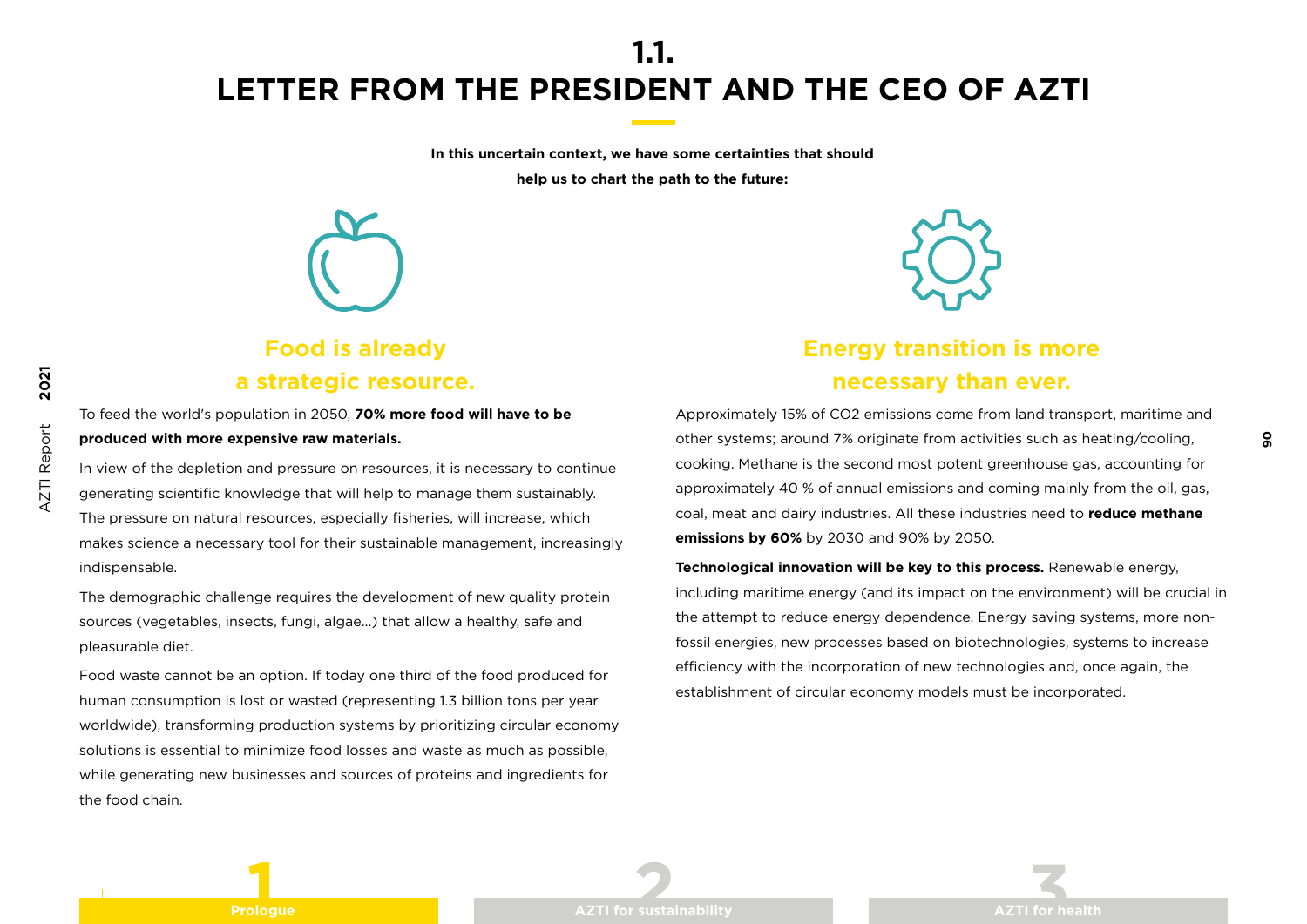

### **It is essential to improve industrial efficiency.**

40% of C02 emissions come from industry. **It is necessary to promote improvements in production processes through digitalization, development of the circular economy, increase efficiency,** incorporate new technologies and optimize processes to reduce current emissions by 1/3.

Circular economy offers important opportunities to improve the life cycle of raw materials, save resources, reduce emissions and develop new technologies and jobs. The concept of reduce, recover and reuse is applicable to the entire food and fisheries value chain.

### **We must listen and get to know people better.**

The structures and ways in which we live are changing very fast. There are more and more households, smaller and older. There are more elderly people living alone, more people with chronic diseases and also a higher percentage of healthy elderly. Couples are starting families at a later age and are having fewer children, and many are not having children at all. Food is another factor in the care and maintenance of health, even more so in a context in which access to information is widespread and people are taking an increasingly active role in their own care.

Nor can we forget that, increasingly aware, people can be drivers of change through their consumption decisions. The demand for transparent information on consumer products is increasing and this can lead to even more profound changes in production systems.

**2021**

AZTI Report

AZTI Report

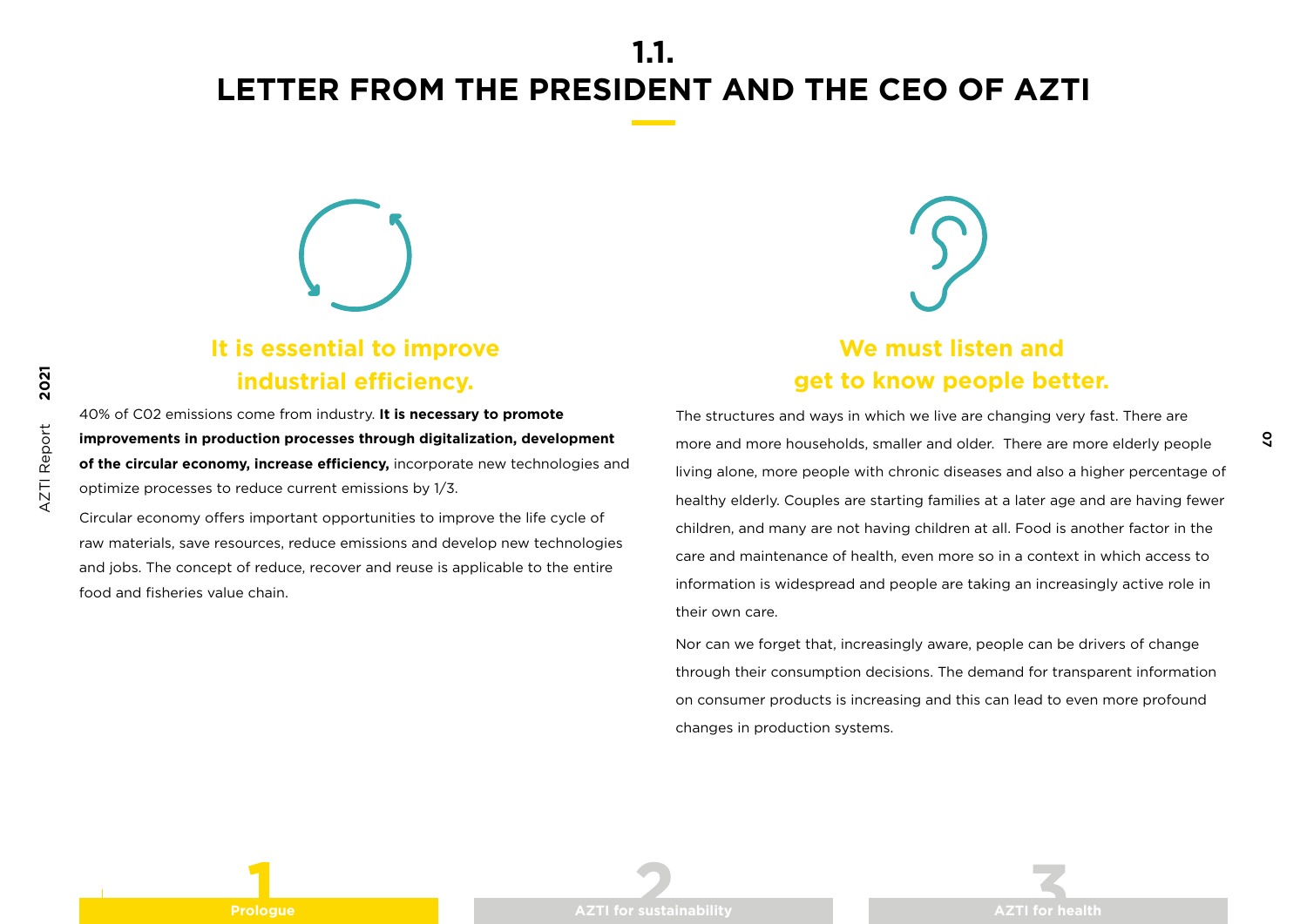

In the last 40 years we have witnessed major changes, many of us have seen them coming, others have not. But our ability to react, our knowledge of the sector and the rigor and scientific excellence for which we work have allowed us not only to adapt, but also to continue contributing more and more value to society.

In the future we will continue to focus on talent and excellence as pillars to maintain and increase our international presence, collaborating with the best professionals to develop differential research and innovation based on technological and market specialization, with an ultimate goal: to lead projects

in cooperation with companies and institutions that transform production processes and increase the contribution of value to society and people.

**We have a vision for the future: to make a better, more sustainable and healthier world. And with the help of knowledge, science and technology, we will continue to do everything in our power to achieve this.**

**08**

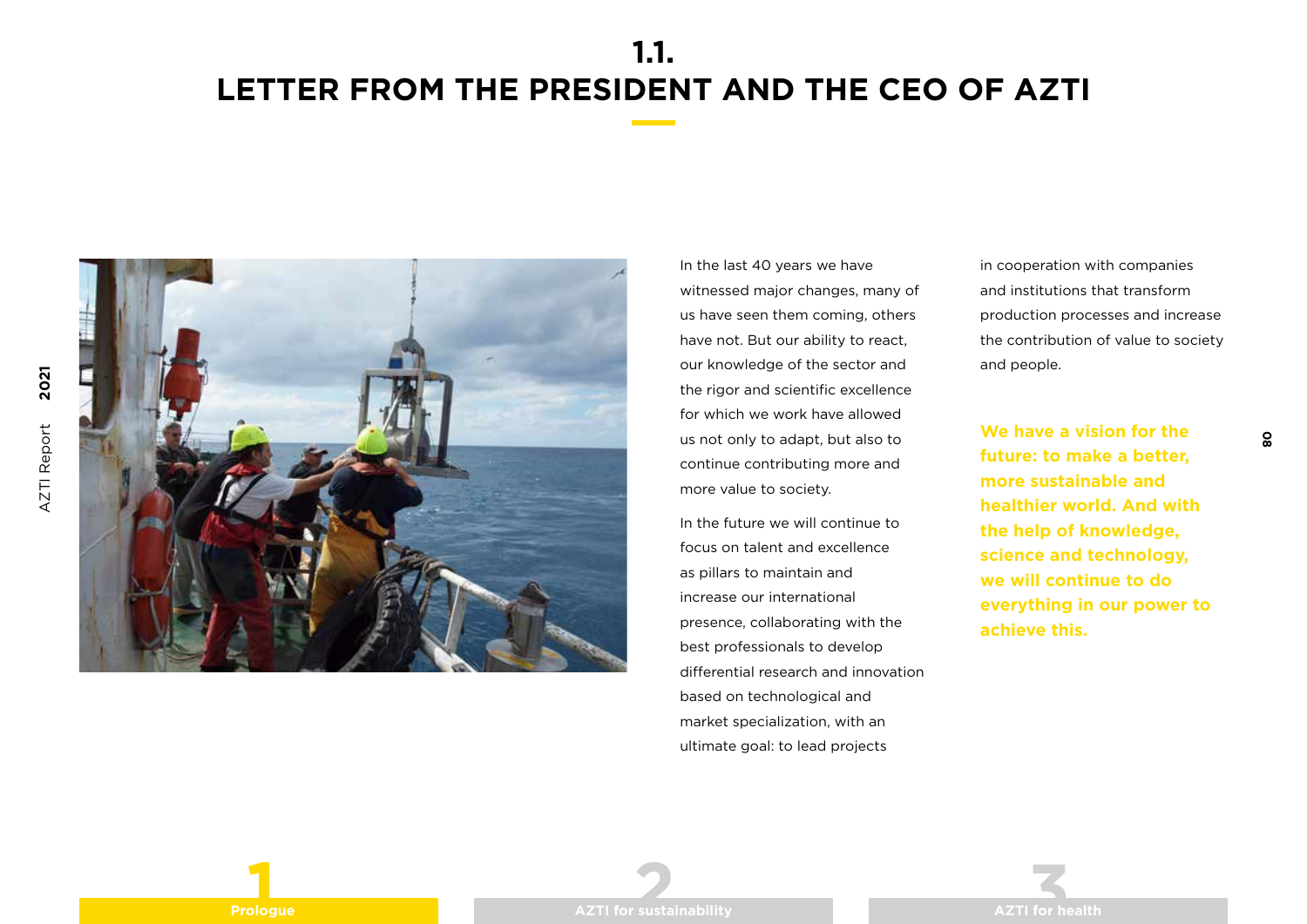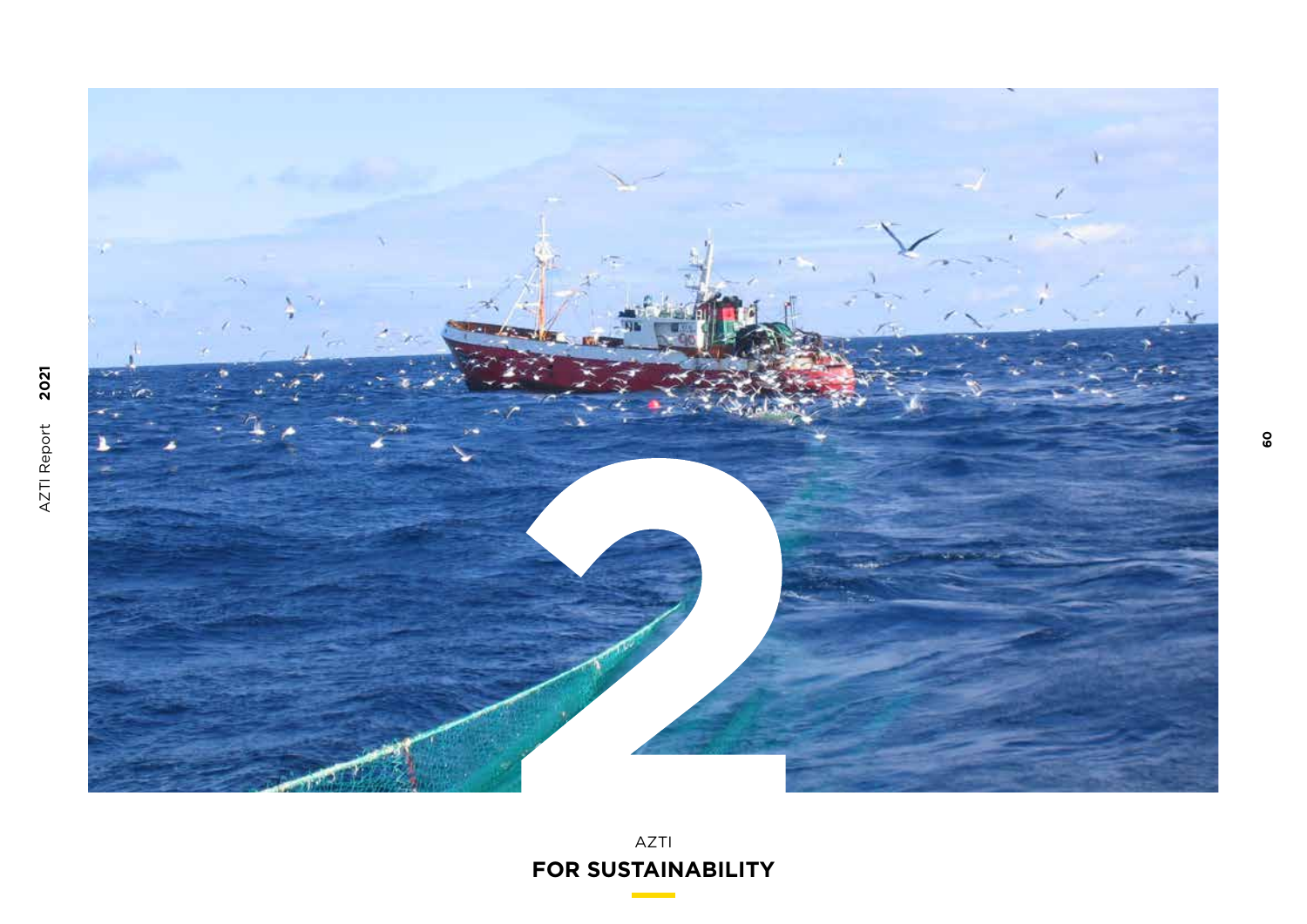**Worldwide, fisheries and aquaculture are an essential part of the human diet, providing essential proteins and nutrients to a growing population while satisfying specific consumer demand preferences. At AZTI we work to ensure, today and in the future, socially, economically and ecologically sustainable fisheries.**

### *GENERATING KNOWLEDGE FOR SUSTAINABLE SPECIES MANAGEMENT*

Our innovation, development and technology transfer seek to ensure an efficient use of resources in order to guarantee the environmental, economic and social sustainability of the marine environment and its fishery resources.

- Our research work is carried out within the framework of international organizations such as ICCAT, IOTC, ICES/CIEM, NAFO, STEFC, etc., in which AZTI research personnel are present or lead the committees that establish the scientific management advice on which to base the sustainable exploitation of resources and fishing activity.
- We have developed **FLBEIA, a bio-economic simulation model** that describes the whole fishing system with which to evaluate

the consequences of the different fishing management strategies before they are implemented.

• We have collaborated in the development of a **global atlas to monitor fishing activity using Automatic Identification Systems (AIS)**. This system can be a useful tool to improve the sustainable management of fisheries, since it allows us to identify the activity of the vessel at sea and, thus, to estimate the activity and fishing efforts almost in real time and even, a step further, we could have estimates of illegal fishing in certain situations.



<u>ក</u>



**2021**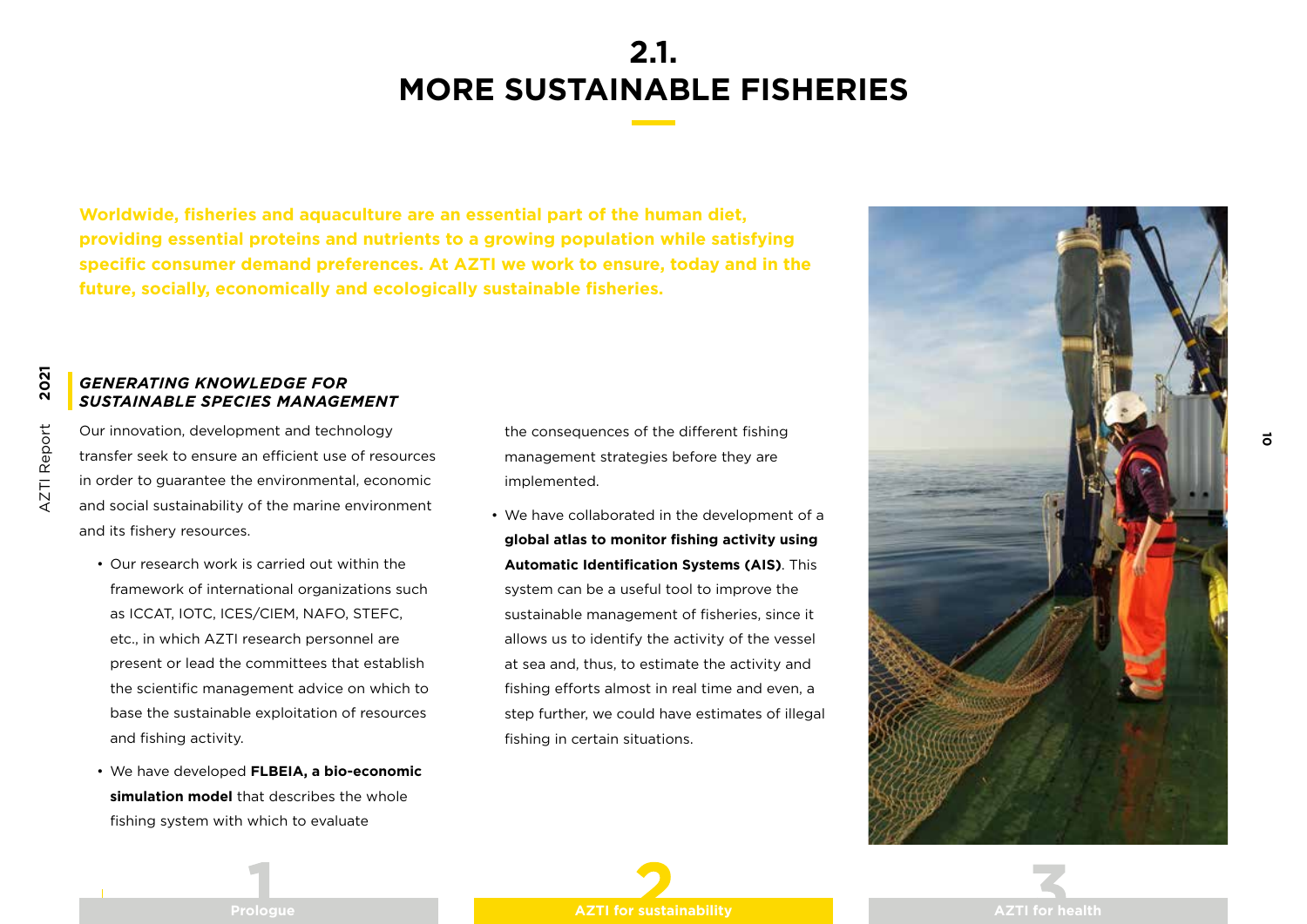The knowledge generated by AZTI, together with the different models, is allowing a more responsible management and a better knowledge of key species for the region:



#### **Anchovy:**

Our scientific advice has been key to the fact that, with a precautionary approach, **anchovy today enjoys excellent health**  (Juvena and Bioman campaigns). In addition to the opening of closed fisheries (anchovy in the Bay of Biscay), we have anticipated successes in recruitment, with the economic benefits this brings to the sector.

#### **Tuna:**

Our research has contributed to the fact that tuna has a stable management framework for the future, with t**he highest TAC (Total Allowable Catch) in history for the next 3 years** (37,801 tons). This increase is the second consecutive increase since 2017, when the body approved a 20% increase from 28,000 tons to 33,600 tons. We are one of the driving partners of the **Bermeo World Tuna Capital Association** that seeks to respond to the global challenge of making tuna fisheries sustainable at a global level. And we have developed an **advanced tool that allows us to identify the origin of bluefin tuna** in the Atlantic and contribute to the sustainability of this species.

**11**





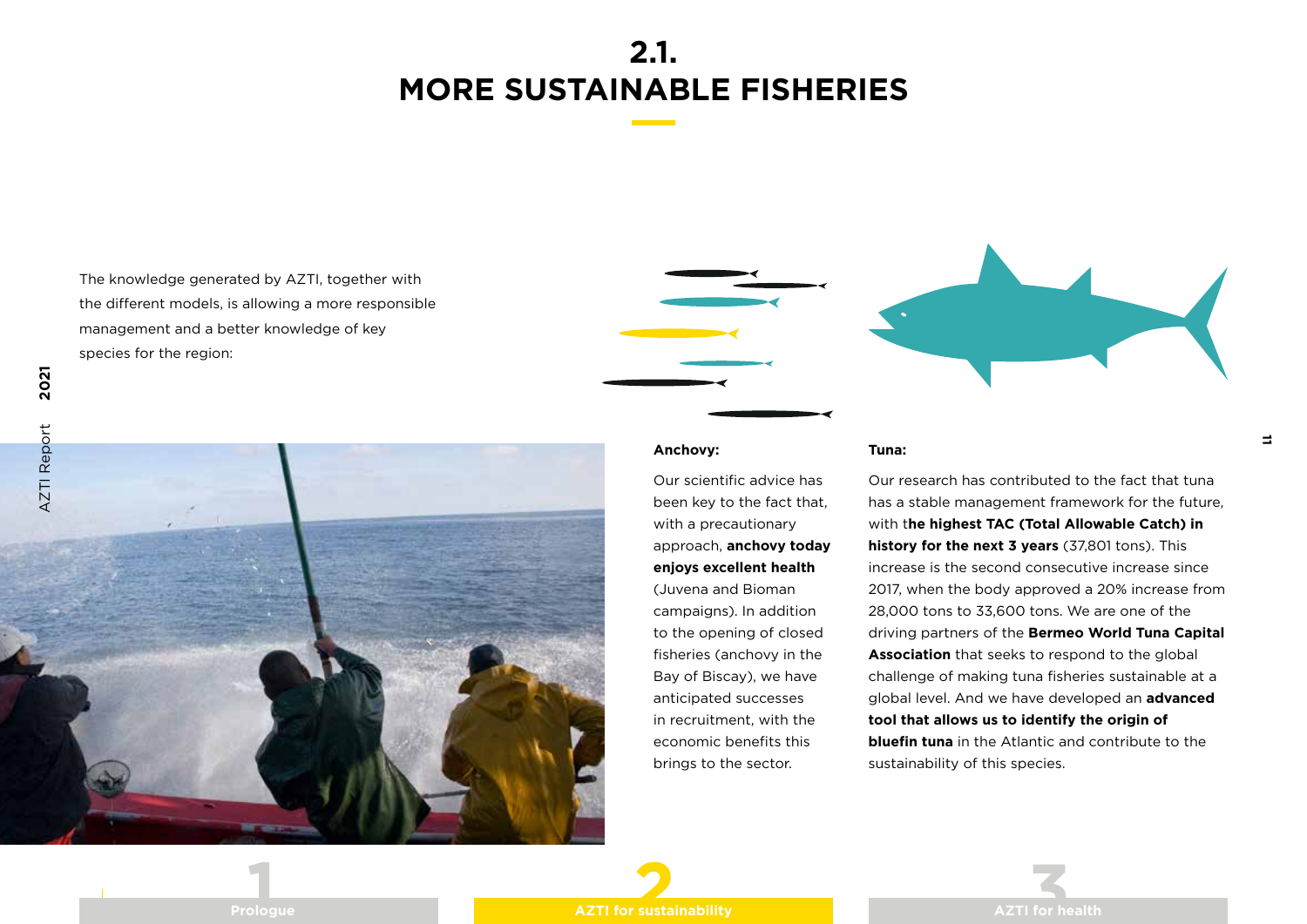# **"We are international benchmarks and are present in important scientific and research committees."**

### AZTI's scientific staff **tops the lists of scientific production worldwide in the thematic group of**

**fisheries**. Thus, in the 2015-2020 period, AZTI is number 55 in the world in terms of academic production and 17 in terms of weighted citation impact. In terms of specific topics, AZTI is 11th in fisheries, fishing mortality and fish communities; 19th in stock assessment, fisheries management and fishing mortality; and 24th in the field of fisheries, sharks and fish.

The high scientific quality combined with the application of the research results is the basis on which our research team is an **international reference** and hence its presence and recognition in the main scientific fisheries committees.

- 10% of the Scientific, Technical and Economic Committee for Fisheries (STECF), a scientific committee of experts that advises the European Union on fisheries matters, is made up of AZTI research staff. We are the research centre with the largest representation on this committee at European level.
- AZTI scientific staff participate in or lead different scientific committees in areas related to our fields of research. Of particular note are the scientific vice-presidency of ICES and ICCAT, and the work as European scientific coordinators for the ICCAT, IOTC and IATTC fisheries management bodies.

• AZTI coordinates a team of European scientific institutions that provide advice to the Commission on fisheries management in distant water RFMOs.

<u>ស</u>

• The NAFO Scientific Council rewards the scientific excellence of mathematician Agurtzane Urtizberea, AZTI's expert in Sustainable Fisheries Management, who is recognised for her "excellent modelling work on cod management, her involvement in it, her interest, hard work and success in defining management strategies and scenarios".

**2021 AZTI Report** AZTI Report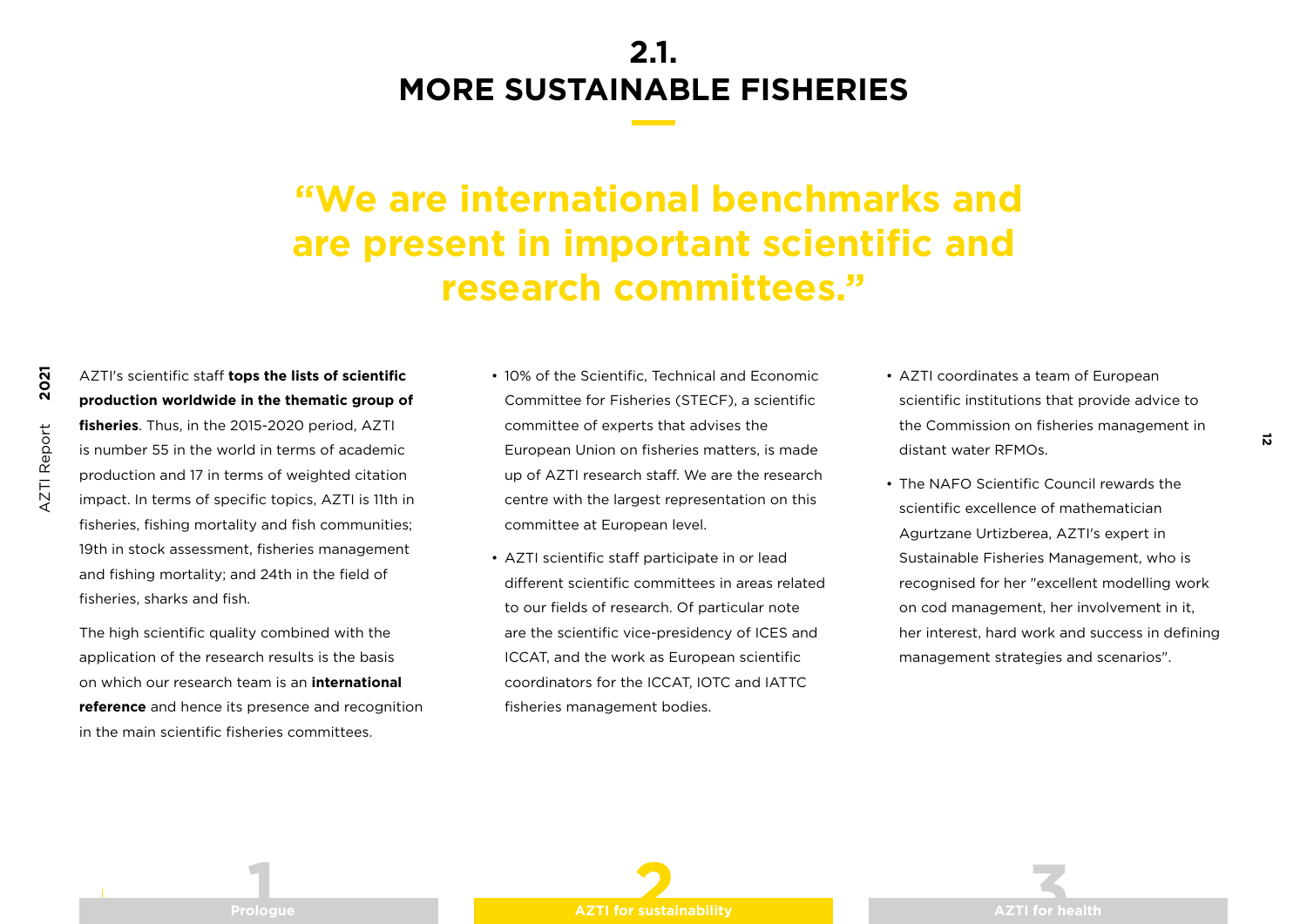### *WE USE TECHNOLOGY TO IMPROVE FISHING EFFICIENCY*

Firstly, by optimising the probability of catching fish, which results in reduced working time, lower fuel costs and, therefore, more benefits for the sector.

- **• Marine View**, developed in collaboration with Marine Instruments, is **a tool that makes fishing much more efficient** by providing recommendations to identify the best fishing grounds for tuna, longline and inshore fishing. It also offers an integrated solution for handling oceanographic information and buoy data, saving vessels time and fuel.
- **• Bonicho** is the system developed by AZTI for **operational forecasting of both bonito in the Bay of Biscay and pelagic fishing resources** to predict the distribution of shoals and reduce fuel consumption and days at sea.

Also, through technological or operational alternatives that optimise the use of energy and reduce energy consumption, as well as gas emissions in the maritime-fishing field.

**• Gestoil is an on-board consumption** 



**measurement and management system** which is enabling fishing vessels vessels to measure fuel consumption and manage it to reduce it significantly

• In addition, we have achieved fuel savings of 5% on fishing vessels by **changing propellers or modifying diesel engines**.

We have also worked on the optimisation of onboard processes through **innovations in fishing gear** that result in improvements in occupational safety. Since manual work is reduced, exposure

to on-board equipment that may pose risks to fishermen is also reduced. Among other implementations of technologies and processes, the following stand out:

**13**

- Triplex seine manoeuvring replacing the traditional powerblock in the purse seine fleet
- Vacuum suction pumps replacing traditional brailing in the purse seine fleet automatic mackerel reels in the vertical line fleet



**2021**

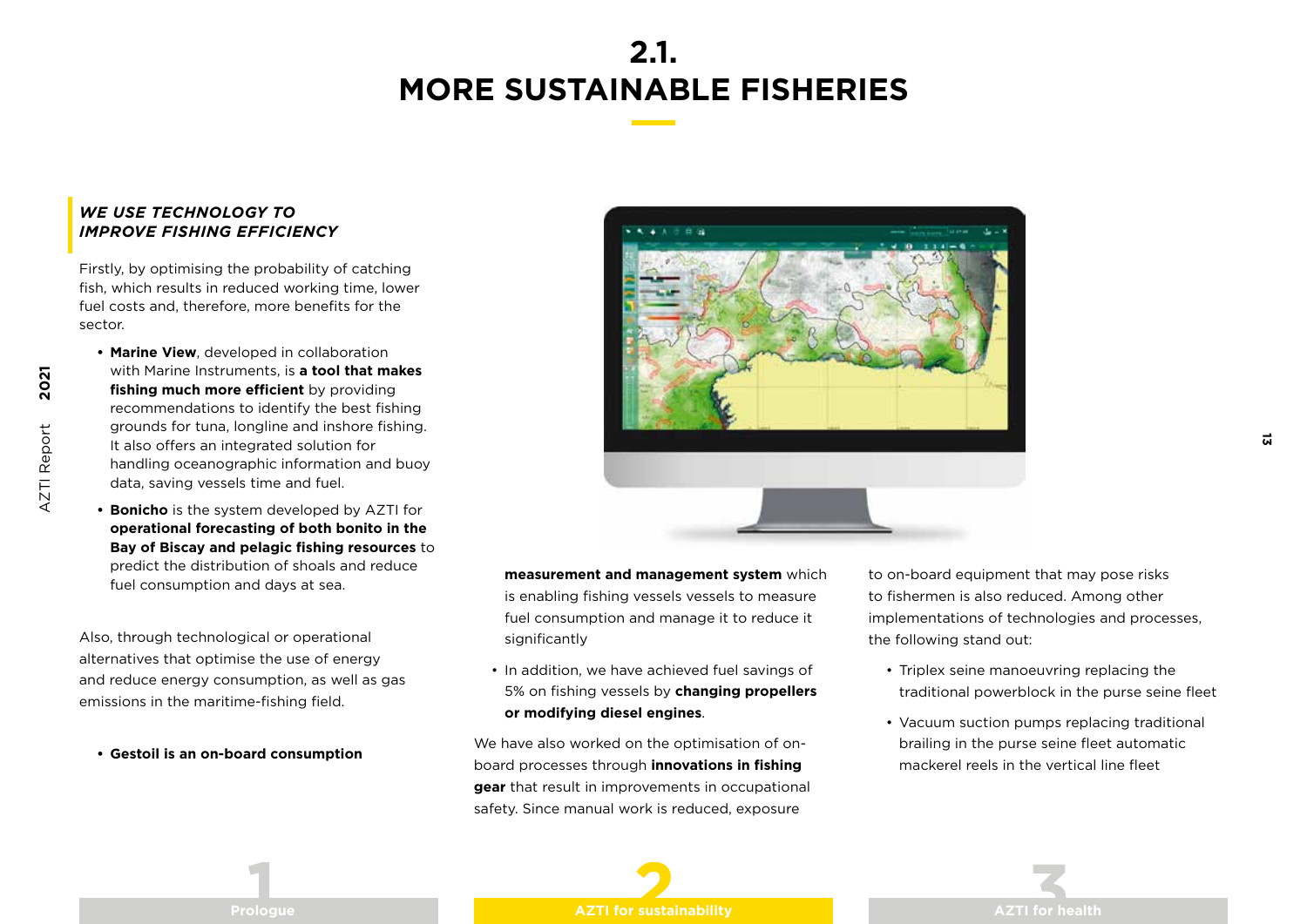- Automatic mackerel reels in the vertical line fleet
- Deck conveyors in the baitboat fleet
- Fish transfer hatches between chilling tank and refrigerated hold in the baitboat fleet
- Pneumatic ice conveying system from ice store in the vessel's hold to the working deck
- Automatic rod for live bait tuna fishing
- System for placing plastic bags and quick stowage of tuna on board tuna vessels

We are also committed to finding **more efficient and sustainable alternatives for marine research** through new technologies.

• Itsasdrone is a **marine surface drone for long duration missions on the sea surface.** 

Developed by Branka Composites in collaboration with AZTI, this drone operates autonomously and is based 100% on renewable energies. Its applications range from oceanographic, meteorological or biological research to control by marine authorities, including target monitoring.

• An **underwater 3D camera** developed by an international consortium in which AZTI participates, provides divers, fish farmers and marine researchers with a new cost-effective

and compact tool to obtain high-resolution and long-range images, regardless of the water conditions. It enables, among other things, **monitoring fish populations in fish farms, mapping the seabed and detecting litter and pollution.**

### *INNOVATING WITH THE INDUSTRY TO REDUCE THE IMPACT OF FISHING*

We have sought alternatives that improve the exploitation patterns of fishing gear (**selectivity**), minimising both the levels of unwanted associated catches (**discards**) and the **survival** of those species of special consideration due to the need for their protection. With this we seek to optimise fishing activity and also to adapt it to the regulatory requirements for the sustainable use of marine resources.

• We have been present, since its inception, in the Descards state round table, an **advisory body to the Administration for compliance with the European Directive on fishing discards**. The research and innovation work in fishing technology carried out in close collaboration with the fishing sector has successfully contributed to the annual Discards Plans, allowing a framework of flexibility in the conditions of fishing operations and thus ensuring the sustainability of the activity.

- In recent years we have been studying and testing the effectiveness of different devices and selective elements in fishing nets **to avoid the unwanted fraction of the catch.**
- Some of these devices developed and tested by AZTI have already been **incorporated into fishing regulations by the Administration** (square mesh panel in trawl fishing by Spanish vessels in ICES division 6a).
- We are testing the effectiveness of active acoustic devices to **minimise or eliminate cetacean bycatch in trawl fishing.** Likewise, we are working to determine those operational factors in the fishery that can mediate it, so that they can be revised to reduce this bycatch.

**14**

- Together with the tuna freezer sector, **improvements have been incorporated into the code of good practice for responsible purse seine fishing,** helping in the selectivity of tuna purse seine fishing and minimising the impact on the marine ecosystem.
- Also with freezer tuna vessels, work has been done on the development of new sustainable materials to **mitigate the negative impacts of Fish Aggregating Devices (FADs)** on the ecosystem and work has been done on the **progressive replacement** by new non-meshing and biodegradable models.

AZTI Report AZTI Report

**2021**

**Prologue AZTI for sustainability AZTI for sustainability AZTI for health**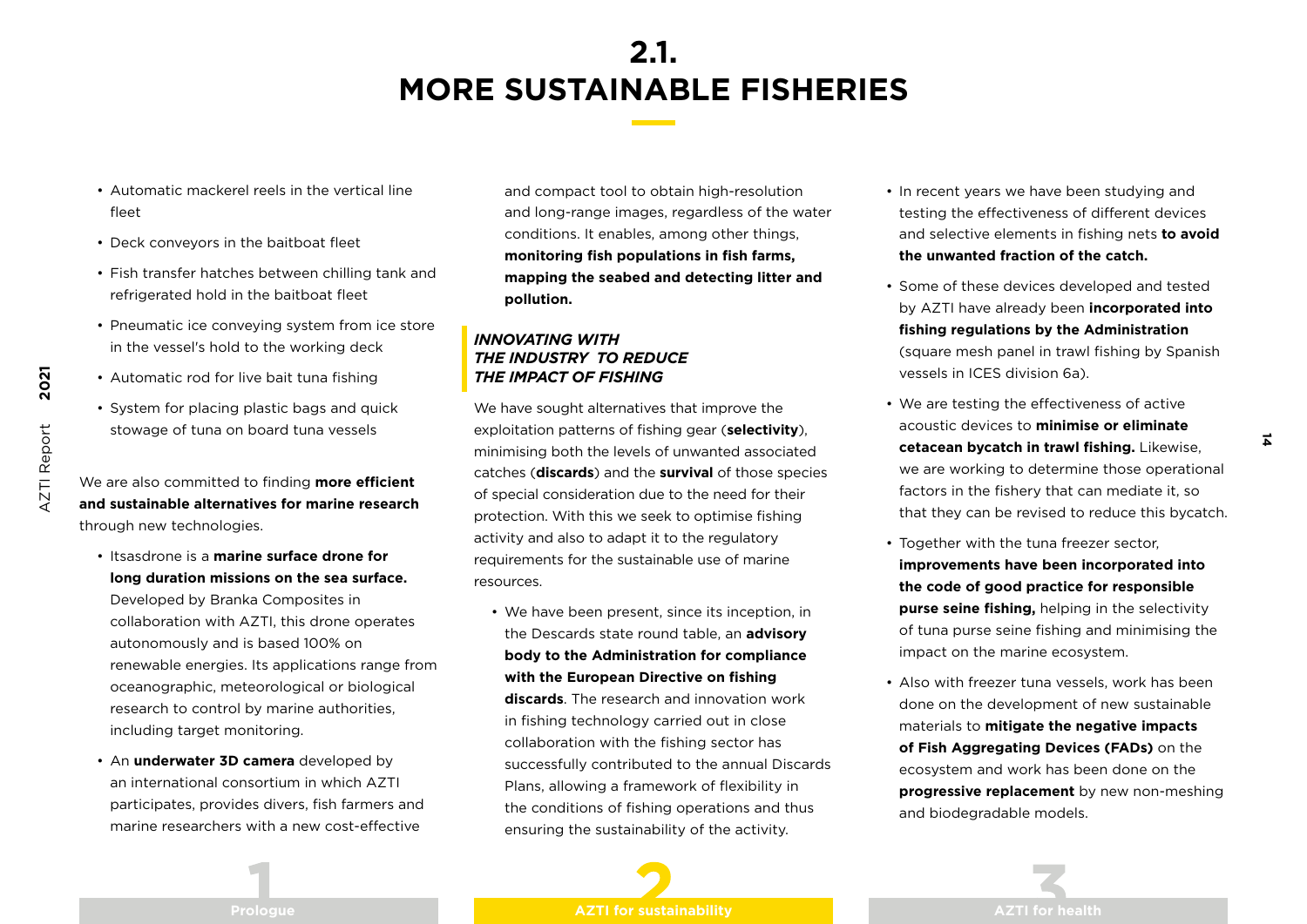#### *WE LEVERAGE THE INVOLVEMENT OF THE SECTOR*

We have integrated fishing, scientific and administrative knowledge in marine governance for the design of new technologies and the search for solutions to reduce bycatch:

- **• Anchovy catch rules** are defined by the fishing sector itself, as are the safeguards that ensure the sustainability of this species.
- **• Measures to improve selectivity** on board trawlers defined and tested by the fishing sector to reduce discarding of unwanted species.

**2021**

AZTI Report

**AZTI Report** 

• We have developed a low-cost device that allows us to collect fishing data, moving towards **participatory management of the Basque artisanal fleet**.

Furthermore, in a bid to achieve standards for sustainable fishing and product traceability, we have accompanied the fleet in its commitment to the sustainability of the seas and their resources through the **achievement of certifications**.

• Collaboration with the sector has enabled the albacore tuna fishery of the Basque inshore fleet, which operates with trolling and live bait gear, to **obtain MSC Responsible Fishing certification**. This is a sector that has fished

around 8,000 tonnes of albacore tuna per year in recent years and which, in that period, has employed around 800 seamen.

- We have advised and monitored the entire process to achieve MSC certification for the Basque tuna fishing company Echebastar in the skipjack tuna fishery in the Indian Ocean.
- We have participated in successful fishery certification cases (participation in MSC assessments as independent experts or peer reviewers), for example for the Canadian Highly Migratory Species Foundation (CHMSF) or for the Swedish North Sea herring (SPFPO).



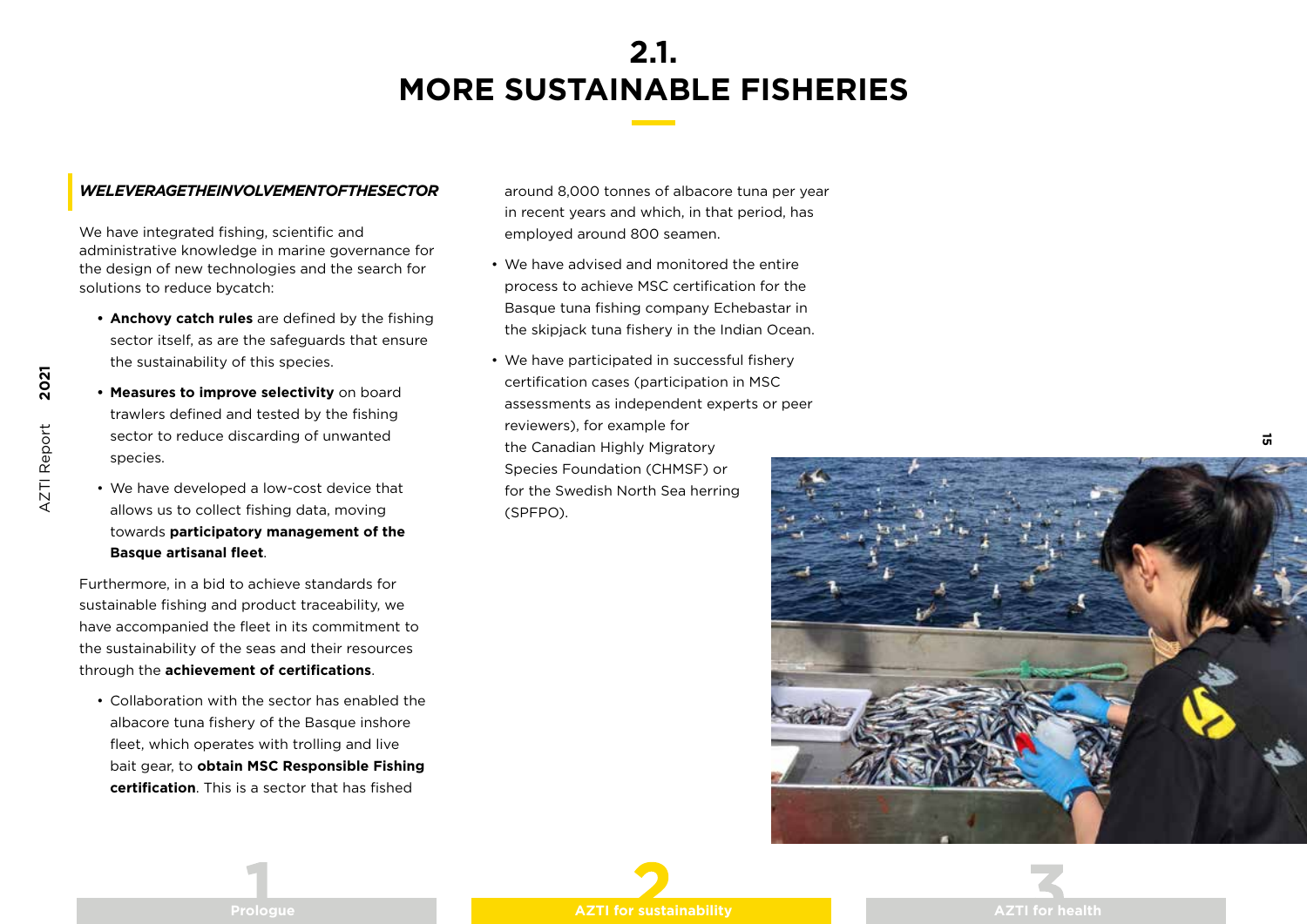### **2.2. CLEANER SEAS**

**Our challenge is to achieve sustainable development of our environment, so we seek solutions that promote the sustainability of marine and coastal ecosystems.** 

#### *WE GENERATE KNOWLEDGE THAT IS TRANSLATED AND APPLIED IN PUBLIC POLICIES*

Our work is aimed at determining the ecological and environmental status of estuarine and coastal areas. Such assessments are required by the main European directives on the protection and management of the marine environment, such as the Water Framework Directive (WFD) and the European Marine Strategy Directive (EMD). Some of our contributions to public policy have been:

• Framework Directive and European Marine Strategy: AZTI research staff have made a **relevant contribution to the generation of the scientific knowledge bases for the assessment**  of the ecological and environmental status

of estuarine and coastal areas, within the framework of the Water Framework Directive and the Marine Strategy Framework Directive (MSFD). This knowledge base has been developed within the framework of the marine environment monitoring networks that we have been carrying out for more than 30 years for various entities in the CAPV

- The European Environment Agency has adopted the model and **"Marine Information Scheme" developed by AZTI** to manage the information that the Member States have to report for the implementation of the European Marine Strategy.
- **• Network for assessing the ecological status of the estuaries and coasts of the CAPV, for the Basque Water Agency (URA)**, since 1994tools have been developed to assess the physicalchemical status, the status of phytoplankton; the status of macroalgae; the ecological status of the benthos; or AZTI's Fish Index (AFI), and the status of fish. Some of these tools are used



**16**

worldwide.

#### *WE ANALYSE THE ENVIRONMENTAL IMPACT AND MONITORING OF HUMAN ACTIVITIES*

We study the environmental impact of human activities in the marine environment (marine energy, aquaculture, port expansions, dredging, dumping of dredging materials, wastewater treatment plants, etc.) by carrying out specific studies on their environmental impact.

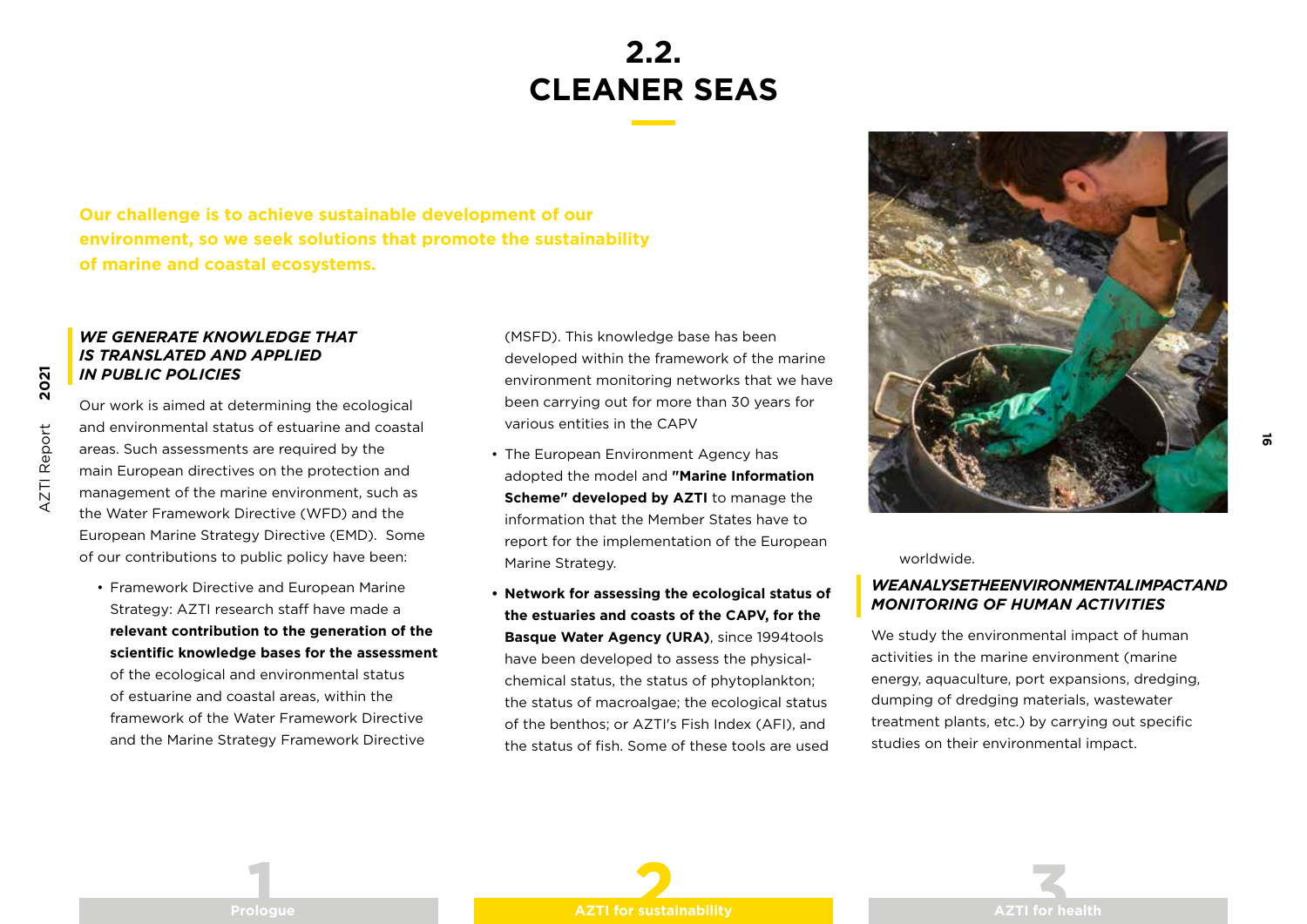# **2.2. CLEANER SEAS**

Some examples:

- **1.** The characterisation and monitoring of dredging materials their relocation in waters of the maritime-terrestrial public domain (DPMT).
- **• Eusko Jaurlaritza-Basque Government (Directorate of Ports):** projects since 1994. Dredging plans and projects in the ports of the Basque Country.
- **AZTI Report** AZTI Report

**2021**

**• Bilbao Port Authority:**  monitoring plans for expansion works since 1992; Environmental Impact Study for aggregate extraction: studies for the characterisation



- **2.** Environmental monitoring of the receiving environment in relation to land-sea discharges (waste water, thermal discharges, etc.):
- Network for monitoring the state of the Nervión estuary **(Bilbao-Bizkaia Water Consortium)**  since 1992.
- Environmental monitoring programmes of discharges from various wastewater treatment plants on the Basque coast **(Bilbao-Bizkaia Water Consortium, Busturialdea Water Consortium, Aguas del Añarbe, Provincial Council of Gipuzkoa, Txingudi Services)** since 1997.
	- **• Bahía de Bizkaia Electricidad:** Environmental impact study of the regasification plant and combined cycle thermal power plant (Bahía de Bizkaia) in the port of Bilbao; Environmental monitoring programme
- **3.** Environmental impact studies of various projects: marine energy, aquaculture, port extensions, dredging, dumping, etc.
- **• Government of Panama:** at the request of the Canal Authority, we participated in the drafting of a protocol for carrying out Environmental Impact Studies in the marine environment, especially focused on public works and marine aquaculture.
- At AZTI's proposal, Jacumar (National Advisory Board for Marine Cultures) accepted a methodology for Environmental Impact Studies applicable to sea cage culture, which was adopted in 2000 and includes: **a protocol for the identification of suitable areas for the installation of sea cage culture, and a protocol for the environmental management of cage aquaculture installations.**
- Drafting of the Protocol for the Conduct of Environmental Impact Studies in the Marine Environment, which aims to be the basis on which to base possible developments of Environmental Impact Studies (EIA) in the marine environment and is the methodological reference guide for the technicians of the competent administrations in the declaration of environmental impact, as well as for people involved in carrying out EIAs, both in the Basque Country and in any part of Spain, or even in other countries.
- **• Aquarium of San Sebastian:** Environmental impact assessment of its extension.
- **• Ente Vasco de la Energía:** Environmental Impact Study and Monitoring Plan (pre-operational and during construction) of the Biscay Marine Energy Platform (BIMEP) which has enabled it to obtain the necessary environmental authorisations to operate as an infrastructure for the demonstration of wave and offshore wind energy collectors.



**17**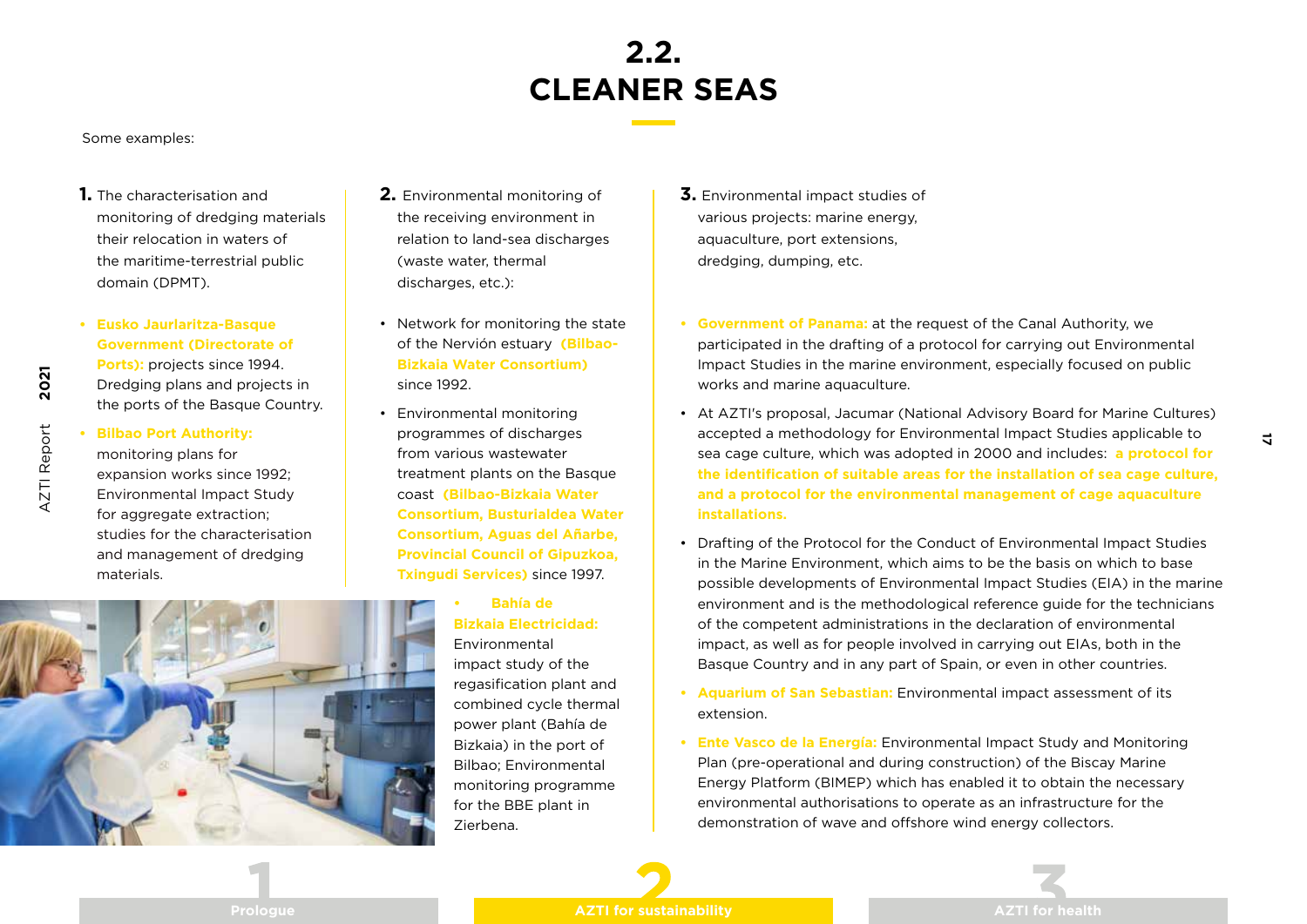To facilitate the monitoring and assessment of the state of health of the marine environment, we have developed several tools that are benchmark instruments worldwide:

- **• AMBI: AZTI's assessment tool for the ecological and environmental state of the marine environment used worldwide.** It allows us to assess or predict the environmental impact that different human activities have produced or may produce, proposing the appropriate measures to minimise the impacts.
- **• NEAT (Nested Environmental status Assessment Tool):** a free software programme used to assess the environmental status of the marine environment, within the framework of the European Marine Strategy Directive (MSFD), but which can be used to assess impacts on the sea (whether the effects of human activities on marine biodiversity or variations due to climate change). It has also been used to assess the environmental status of the Exclusive Economic Zone in the Basque Country, in order to identify gaps in current information and propose actions for the future.

### *AMBI, the international reference tool for the assessment of the marine environment*

AMBI includes 10,638 species from all continents. It is already in use in more than 70 countries, from the Arctic to the Antarctic and across all continents. Moreover, in many countries it has become the official system for assessing ecological status.

The researcher Ángel Borja, one of the creators of AMBI, has received the European environmental education award from Setac. The Society of Environmental Toxicology and Chemistry thus recognises his contribution in key fields of marine environmental management such as the prevention of marine pollution or the sustainable use of resources.

In addition, Angel Borja is on the list of **Highly Cited Researchers,** i.e. he is in the top 1% most cited in his field worldwide, and Xabier Irigoien, scientific director of AZTI, is in the top 2%. Both researchers are also on the list of the **most influential researchers** in the world: According to the Stanford University ranking, of the more than 7 million professionals analysed worldwide, in the field of Marine Biology, Angel Borja is in 89th position worldwide and is the leader in Spain, while Xabier Irigoien is in 348th position worldwide and 6th in Spain.

**Prologue AZTI for sustainability AZTI for health**



**18**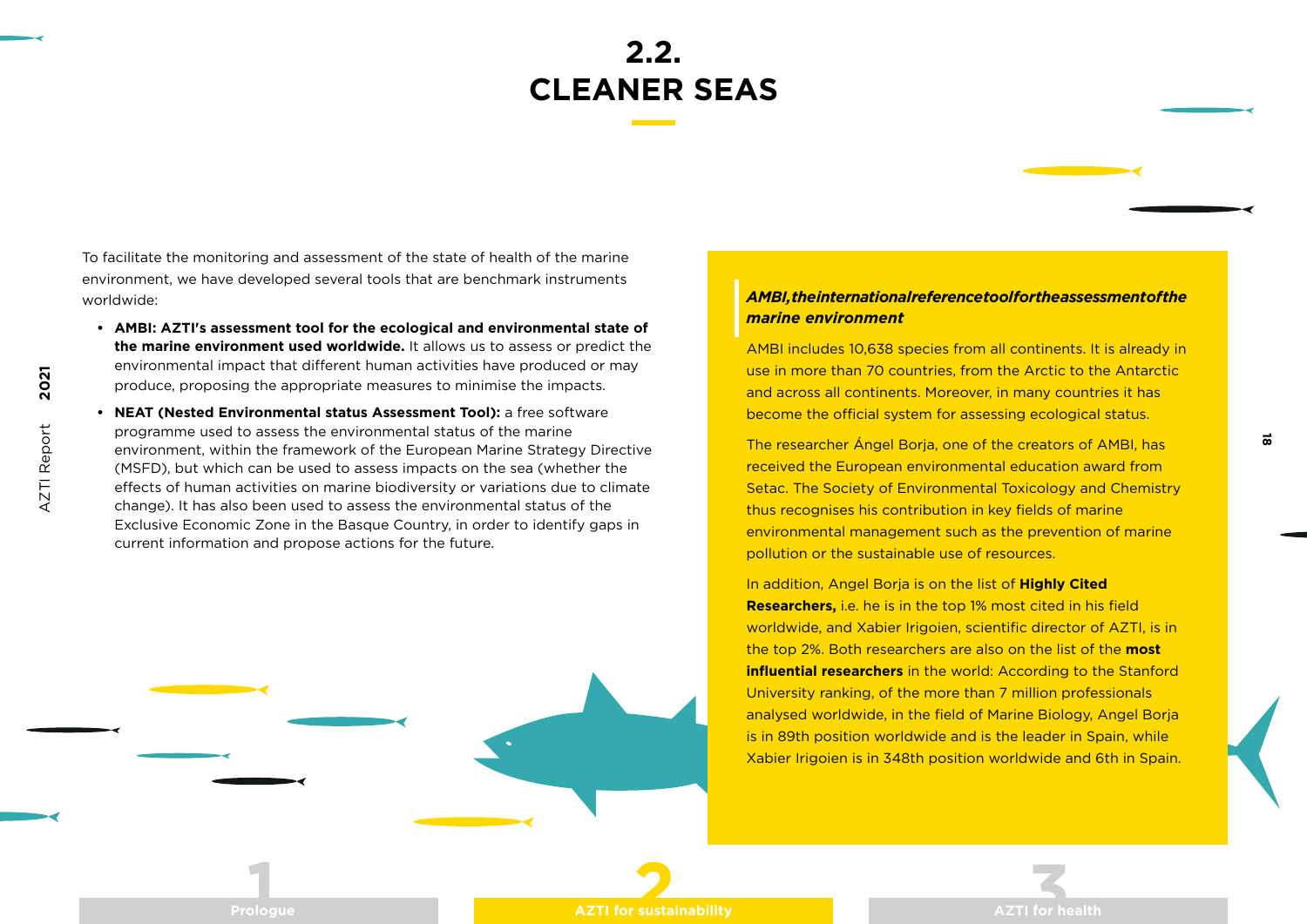## **2.2. CLEANER SEAS**



### *WE WORK FOR THE CONSERVATION OF MARINE ECOSYSTEMS*

We have carried out projects aimed at conserving marine biodiversity (species, habitats, spaces, processes) in order to achieve sustainable management of natural resources. To this end, we carry out studies for the declaration of marine reserves and for the protection of threatened marine species, and we propose strategies for the recovery of sites subject to management and restoration measures. Some of our achievements

#### include:

- **• Seagrass restoration:** more than 4 years of survival in our seagrass transplants in depopulated areas, maintaining and increasing the ecological benefits of the marine environment.
- Basic studies for the declaration of San Juan de Gaztelugatxe and Rasa Mareal de Algorri in Zumaia as **protected marine biotopes**.
- Technical assistance for carrying out the study to determine the **ecological land-sea**

**continuity** in the territorial area of the west coast of Gipuzkoa between Ulia-Jaizkibel-Txingudi for its declaration as a marine protected area.

- Development of the scientific bases for the **ecological management of the ports** of the Basque Country.
- Preparation of the **diagnosis of the marine environment of the Basque Country** and identification of future lines of work for the Biodiversity Strategy of the ACBC 2030.

**19** 

**• LIFE INTEMARES project**, the aim of which is to achieve an efficiently managed network of Natura 2000 marine areas. AZTI participates in the campaigns to acquire new information for the identification of vulnerable and priority benthic habitats for conservation and the declaration of new marine protected areas.

### *WE MONITOR THE OCEANS*

The development of operational oceanography systems for real-time monitoring of marine processes, complemented by numerical applications that provide forecasts of the future behaviour of the sea, is helping to improve safety and efficiency in all sectors of activity in the maritime and coastal economy.



**2021 AZTI Report** AZTI Report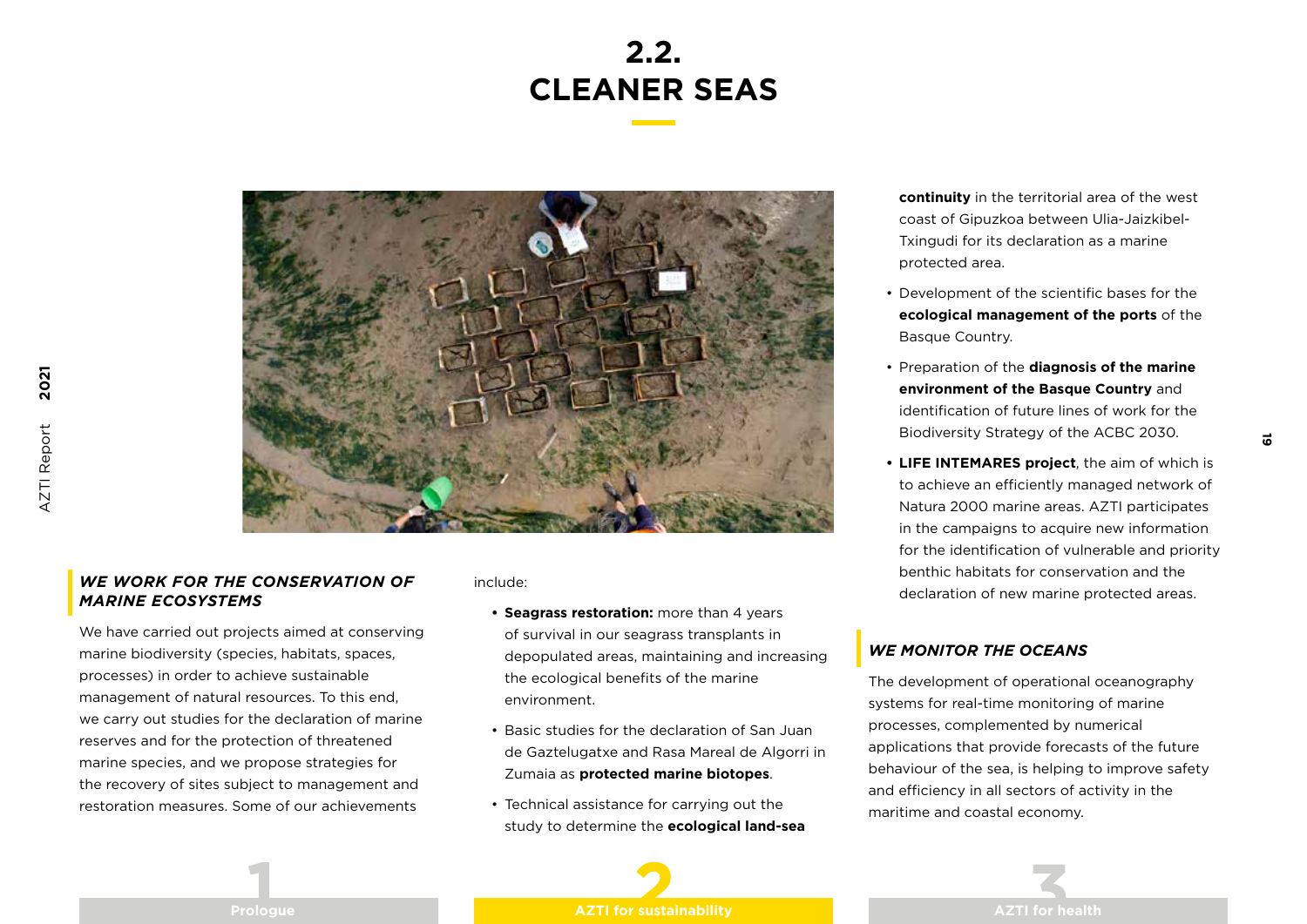# **2.2. CLEANER SEAS**

- We have worked with Euskalmet to develop a **system for observing and predicting sea conditions on the Basque coast**, capable of providing key information in the management of environmental crises such as accidental spills of hydrocarbons or other pollutants.
- We have launched the first historical surface current data product for Copernicus based on data from the European High Frequency Radar network. These observations of water mass transport are **key to improving the management of human activities in the coastal zone** (maritime safety, environmental impacts, sustainability of resource exploitation).

**2021**

AZTI Report

**AZTI Report** 

• We have participated in the drafting of the **Special Emergency Plan for the Basque Country in the face of Pollution of the Seashore - Itsasertza by which the Basque Emergency Response System** is articulated to safeguard the safety of people and their property in the face of those episodes of marine pollution that may affect the Basque coast.

Furthermore, at AZTI we seek solutions to tackle one of the scourges affecting our seas: marine litter, especially plastics, a threat not only to the health of our seas and coasts, but also to our economy and our communities. In this sense we have developed:

- **• Digital tools for the management of marine**  litter on beaches and to optimise its collection in the open sea.
- A system of cameras and artificial vision to **measure the contributions in floating waste that rivers discharge into the coastal zone**,

with the capacity to quantify these discharges and monitor the effectiveness of management policies in river basins.

**20**

#### *The sinking of the Prestige: a school for operational oceanography*

2022 marks the 20th anniversary of one of the biggest marine ecological disasters in Europe: the sinking of the Prestige. The catastrophe stirred the minds of our research staff: in contact with other European research centres, they designed, in record time, monitoring systems, and applied various drift simulation models that made it possible to anticipate its arrival on shore and direct efforts to collection at sea. This allowed the collection of huge quantities of oil at sea never before achieved with non-specialised vessels: just in the Basque Country, about 1,000 km far from the spill site, some 21,000 tonnes of waste were collected at sea (3,200 tonnes were collected on the Basque coast) thanks to the work of the fishing fleet.

The techniques and methods developed at that time have continued improving and are used today to tackle and minimise the impact of another major problem in our seas: the presence of litter and plastics.

It was also the origin of EuskOOS, the operational oceanography system for the Basque coast operated by Euskalmet with the advice of AZTI. This tool provides an accurate description of the current state of the sea along the Basque coastline and provides continuous predictions of future sea conditions, which helps in the prevention of emergency situations due to coastal maritime risk.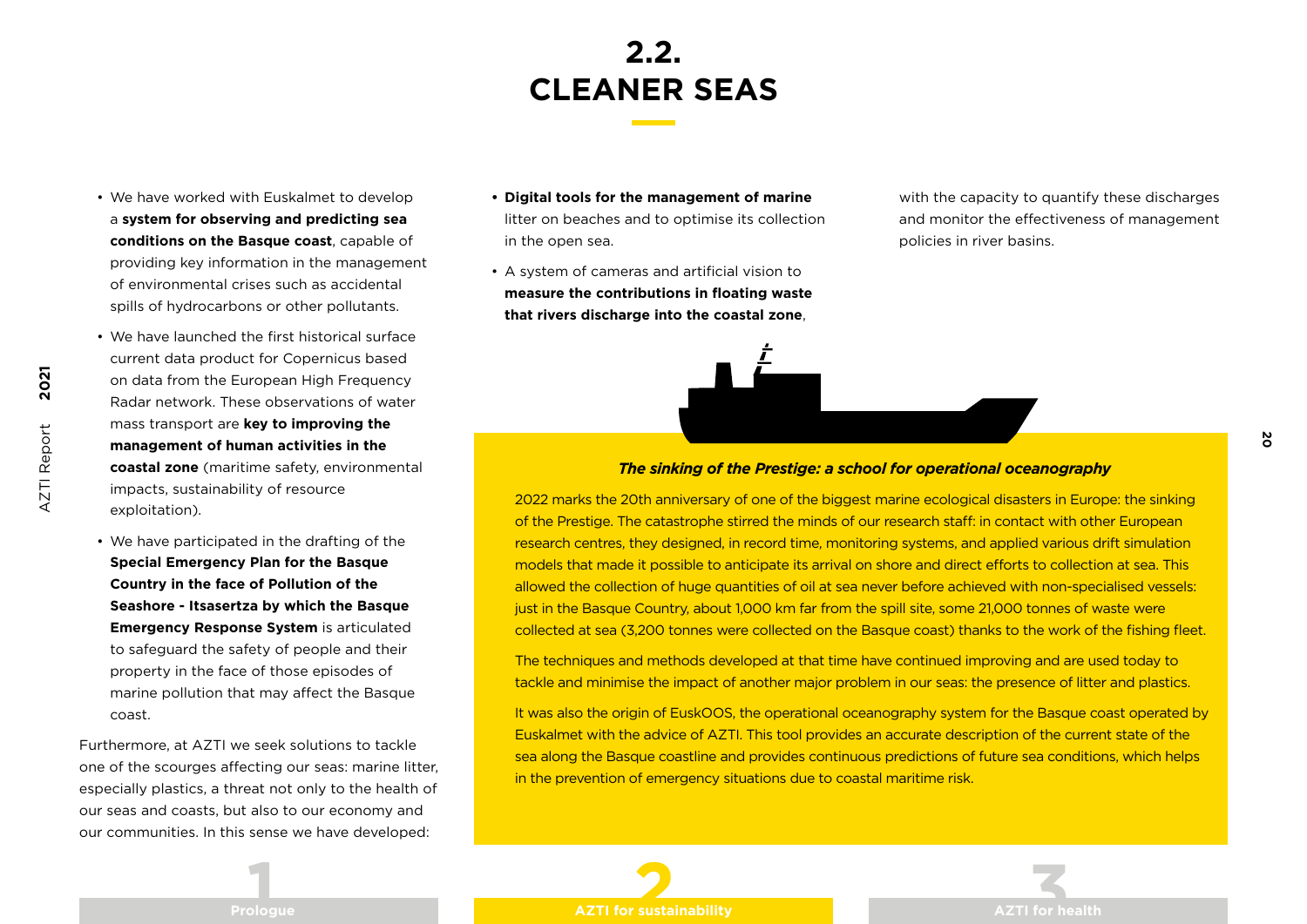## **2.3. A SUSTAINABLE FOOD INDUSTRY**

**We enhance the innovative power of business by designing socially, economically, and environmentally sustainable solutions that motivate and inspire society to live and consume more responsibly.**

### *WE PROMOTE RESPONSIBLE CONSUMPTION AND PRODUCTION*

We have developed tools and methodologies that enable companies to produce more sustainably and help consumers make better informed choices:

- **• ENVIRO-SCORE ® :** AZTI and the University of Leuven have developed the integrated environmental labelling system for food and beverages ENVIRO-SCORE®, an intuitive 5-scale labelling  $(A | B | C | D | E)$  that communicates the environmental impact of food and beverages based on the European Product Environmental Footprint measurement methodology and promoting sustainability. It provides consumers with understandable information to identify and compare the most sustainable alternative between different food and drink products. In addition, it enables agri-food companies to reduce the generation of environmental impacts along the supply chain.
- **• Sustainability of local food**. We have validated a system to **assess the sustainability of local food products**. This environmental, social and economic assessment methodology validated by NEIKER and AZTI, with the collaboration of Auzo Lagun S. Coop., makes it possible to highlight the benefits of local raw materials for

the design of more sustainable menus in the community sector.

- More than 70 eco-efficiency plans carried out have been successful in terms such as:
	- **Up to 62% less water consumption by canneries, a 61% reduction in waste,** and a new boost has been given to waste recovery to return it to the value chain..
	- A 71% reduction in water consumption and a 70% reduction in waste for a craft beer production company.
	- A 23% reduction in water consumption and a 35% decrease in waste generated for a catering company.
- Around 20 environmental guides for the food sector indicating Best Available Techniques (BAT) and other options for cleaner production and minimisation of discharges in the food sector



### *Fighting food waste*

From 2022 to 2026, AZTI researcher David San Martin will be part of the EU Platform on Food Losses and Waste (FLW), a committee for the prevention of food waste which is made up of 45 members from all over Europe, 7 of which are research centres and only one (AZTI) from Spain.

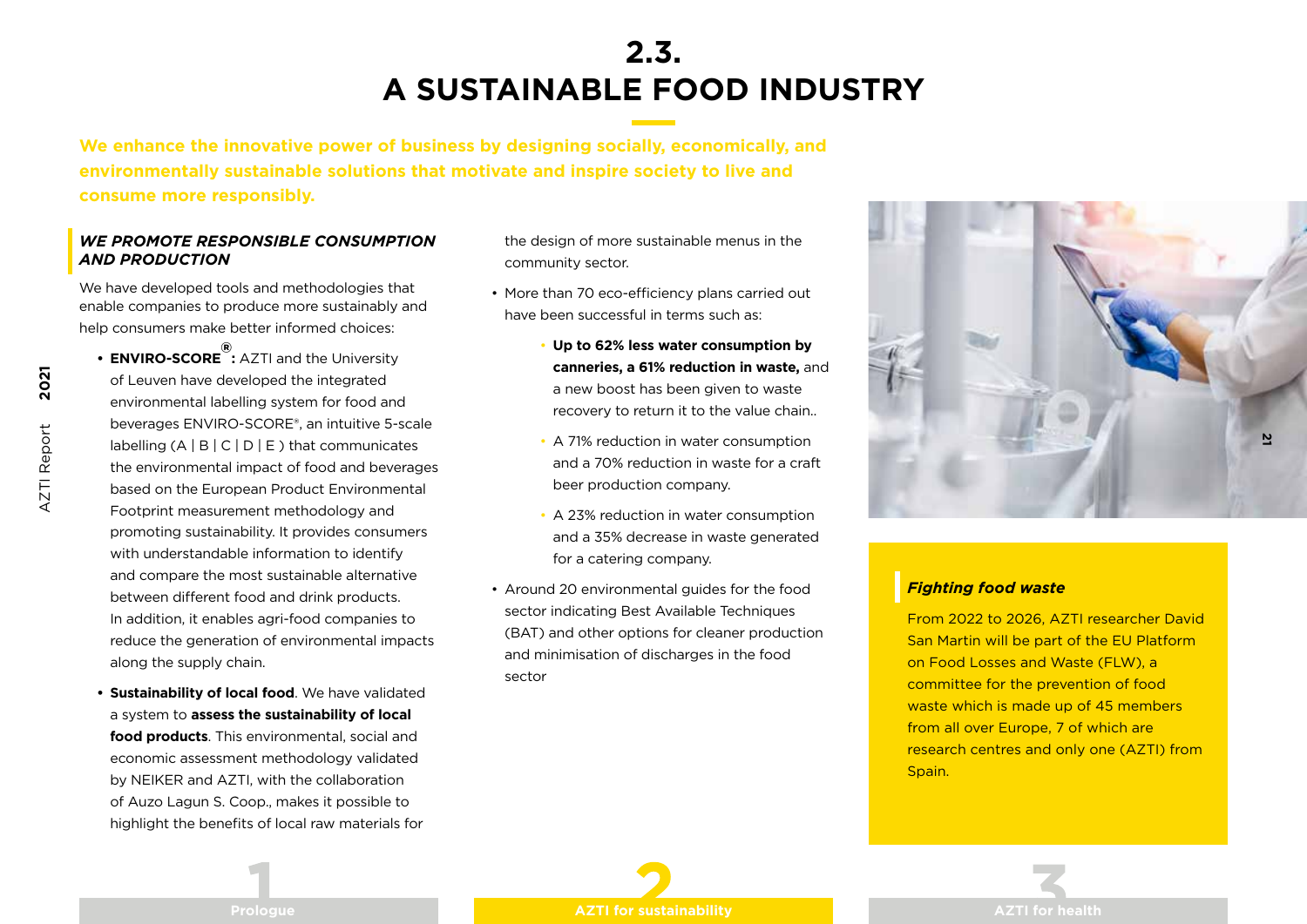### **2.3. A SUSTAINABLE FOOD INDUSTRY**



### *WE PROMOTE THE CIRCULAR ECONOMY*

Circular economy is an essential strategy for sustainability. At AZTI, we understood many years ago that the challenge is to find sustainable economic systems that allow us to make responsible use of available resources.

Back in 2003, we were pioneers in making the first biodiesel production capacity plant in Spai: the **Bionor plant** in Berantevilla. This first project for circular economy and the use of by-products that we promoted facilitated the creation of two other companies: Ekogras and Rafrinor, which led to the extension of the orange container to collect used oil throughout the Basque Country. A good example of an impactful and transformative project, generating employment, wealth, and a commitment to sustainability throughout society.

Since then we have continued to generate solutions, products, technologies, tools and strategies based on circular economy, **aimed at guaranteeing competitiveness in the short term and economic, environmental and social**  **sustainability in the long term** throughout the food chain.

Some examples:

- We have **demonstrated the viability of whey**, a waste product generated in cheese making, as feed for feeding sheep, which is very useful for cheese dairies with their own livestock. We have managed to reuse more than 80% of the whey generated by cheese dairies in the Basque Country.
- We have v**alidated the use of by-products generated in beer production**, such as bagasse and yeast, for use as ingredients in the feed used in aquaculture. In addition, AZTI received the Euskalit Best Practices Award on Circular Economy for its 3 Barriers System used in this initiative.
- A solution has been developed for the **integral recovery of vegetable by-products as an ingredient for animal feed**. We have tested retro-logistic solutions that make the centralisation of those products in a more

efficient processing plant. We have tested **coffee grounds in the HORECA sector and vending machines** as ingredients for ruminant dairy cattle (sheep and cattle) with positive results. We are currently working on developing the whole value chain for the production of the ingredient in an efficient and safe way. Grape stems, the only by-product produced in the winery that is managed as a waste, have been tested thanks to our initiative in rabbits, with very positive results. We are currently working on extending its scope to ruminant dairy cattle.

**22**

• A circular business model for fishing nets: from harvesting in port to product manufacturing. To date, a pilot test has been carried out whereby 35 tonnes of fishing nets have been recycled and used to manufacture products for the fishing sector itself.

![](_page_22_Picture_13.jpeg)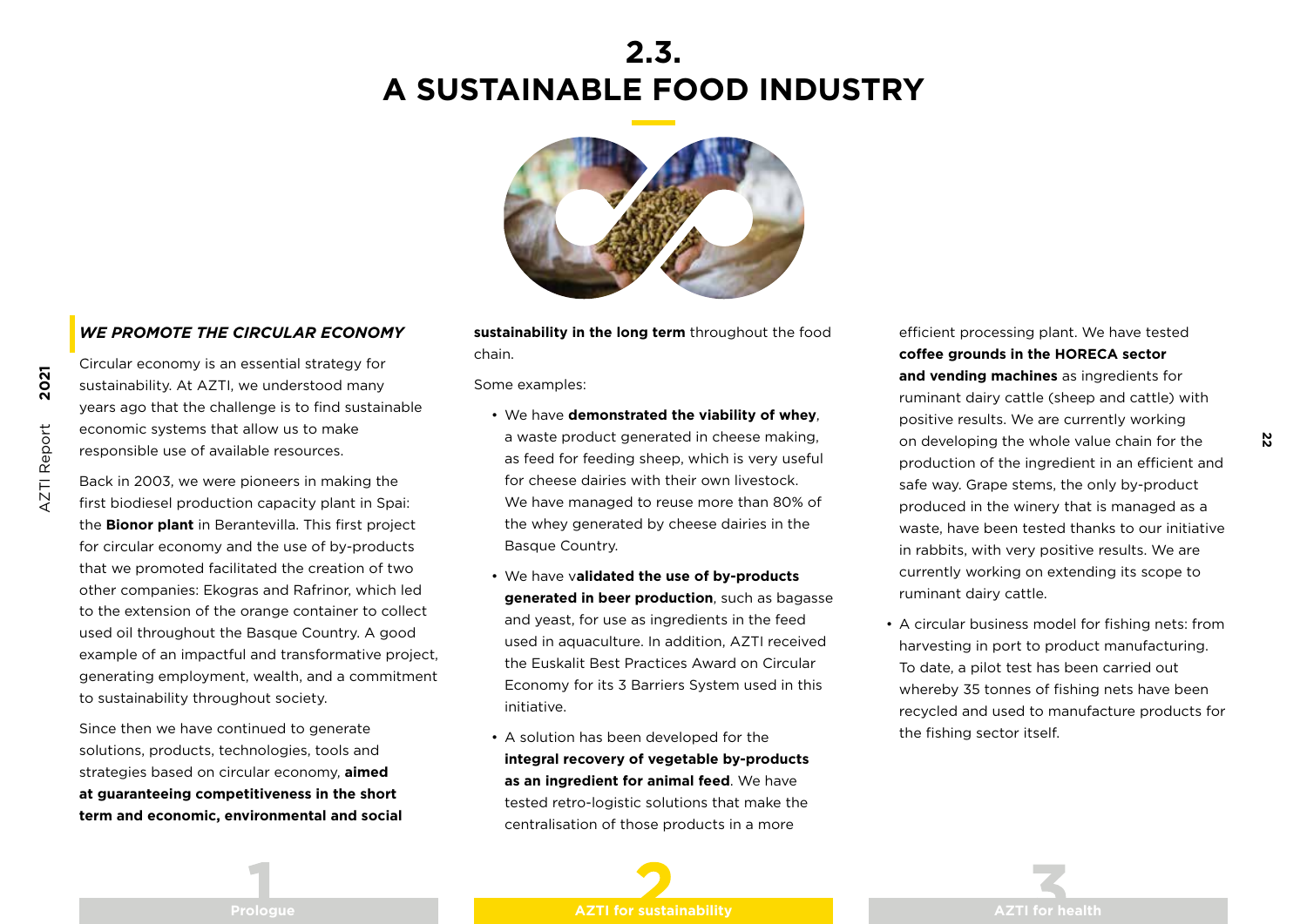# **2.3. A SUSTAINABLE FOOD INDUSTRY**

### *WE PROMOTE ENTREPRENEURSHIP AND INNOVATION*

The revitalisation of the industrial and social fabric is a challenge for AZTI. **We transform knowledge into business opportunities**, and we are committed to projects with companies as the main way to transfer the results to the industrial fabric.

- We are **founding members of EIT Food, the strategic programme of the European Institute of Innovation and Technology**, where we have managed to consolidate the creation of its Southern hub headquarters in the Basque Country for the development of the axes of entrepreneurship and innovation in the food value chain.
- Within the framework of EIT FOOD, within the South hub, EIT FOOD BASQUE has been created for the development of the axes of entrepreneurship and innovation in the food value chain. This involves carrying out incubation and acceleration actions for startups in the Basque Country over the next few years, with the participation of up to 60 new companies. In 2020 alone, and through the EIT Food FAN programme, we have promoted the training of 414 startups from 51 countries.
- We launched AZTInnova, an exclusive

![](_page_23_Picture_6.jpeg)

community for collaborative and technological innovation and the development of value for the food value chain. As a result, we have managed to create a business innovation community, where more than a dozen collaborative sessions have been held with more than 60 companies and agents of the sector to develop joint solutions that promote innovative consortium projects.

*We promote the creation of New Technology-Based Businesses* 

**We have promoted the creation and development of 13 new technology-based companies (NTBCs)** and facilitated the transfer of technology for the development of new lines of business that will involve an investment of around 25 million euros and the generation of around 90 new jobs in the coming years: Bionor, Agricomerce, NFS, Roboconcept, Aerovisión, Iparprest, Matxitxako Moluskoak, Ondartxo, Arraiak, Be&Be, Wild Pilots Foods, Paturpat, Lipigenia...

**23**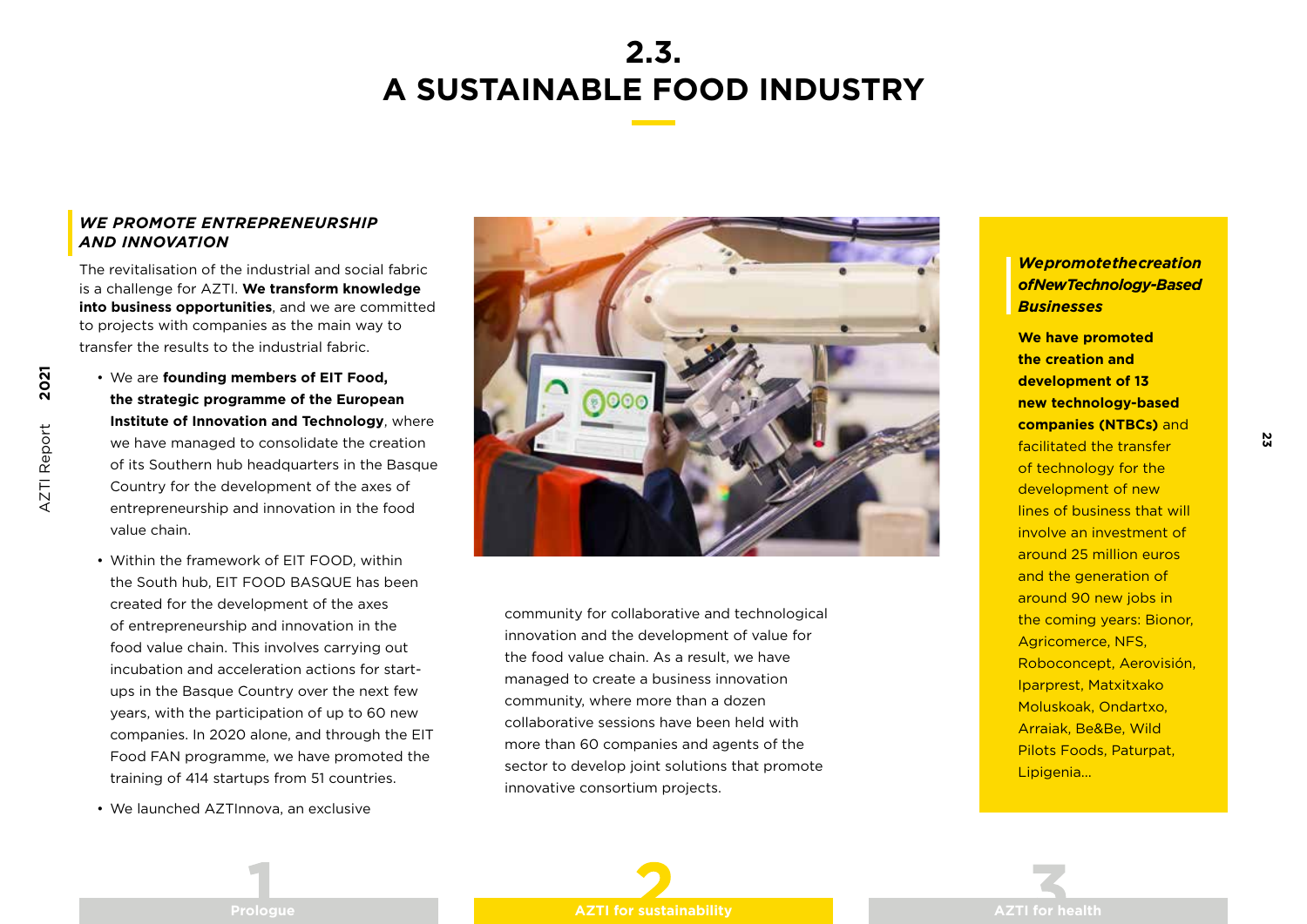### **2.4. NEW PROTEIN SOURCES TO MEET THE DEMOGRAPHIC CHALLENGE**

**In the face of the great challenge of feeding the world's population, research into alternative sources of protein plays a key role in the food value chain.**

![](_page_24_Picture_3.jpeg)

### *WE PROMOTE AQUACULTURE*

At AZTI we seek sustainable alternatives (economically, socially, and environmentally) through aquaculture to cover the growing demand for fish.

- Collaboration with the Basque Government in the implementation of the **'Strategic Plan for Fisheries and Aquaculture. Euskadi 2020'** with the aim of promoting employment in the fishing sector, which has a long tradition in the Basque Country, and with the aim of generating new seafood in high demand, of local origin and with great brand potential.
- Development, together with the Basque Government, of an **experimental offshore marine farming area** and the creation of a marine area of special protection for marine aquaculture.
- Technical support in the creation of aquaculture **infrastructures in the open sea** (Medexa, Bizkaia). The research carried out by AZTI into mussel breeding and marketing has resulted in the creation of **Matxitxako**

**Moluscos S.L.**, a new business project for industrial implementation in the open sea. We have carried out the development and analysis of biological, economic, environmental, and social feasibility studies to produce mussels from the open sea in the Bay of Biscay. Today it is already a reality and is marketed under the Amarra brand.

**24**

- Promotion of the **Balura aquaculture production and research centre** through a study in which it was found that the former Lemoiz nuclear power station, an industrial coastal area that has been unused for several decades, has exceptional conditions for aquaculture.
- **• Long-lines to research and develop** bivalve culture on 50 m deep seabeds between Ondarroa and Lekeitio since 2011.
- Development of new, **more economically and environmentally sustainable feeds for sole fattening**, using vegetable by-products, potato and brewer's yeast as protein sources.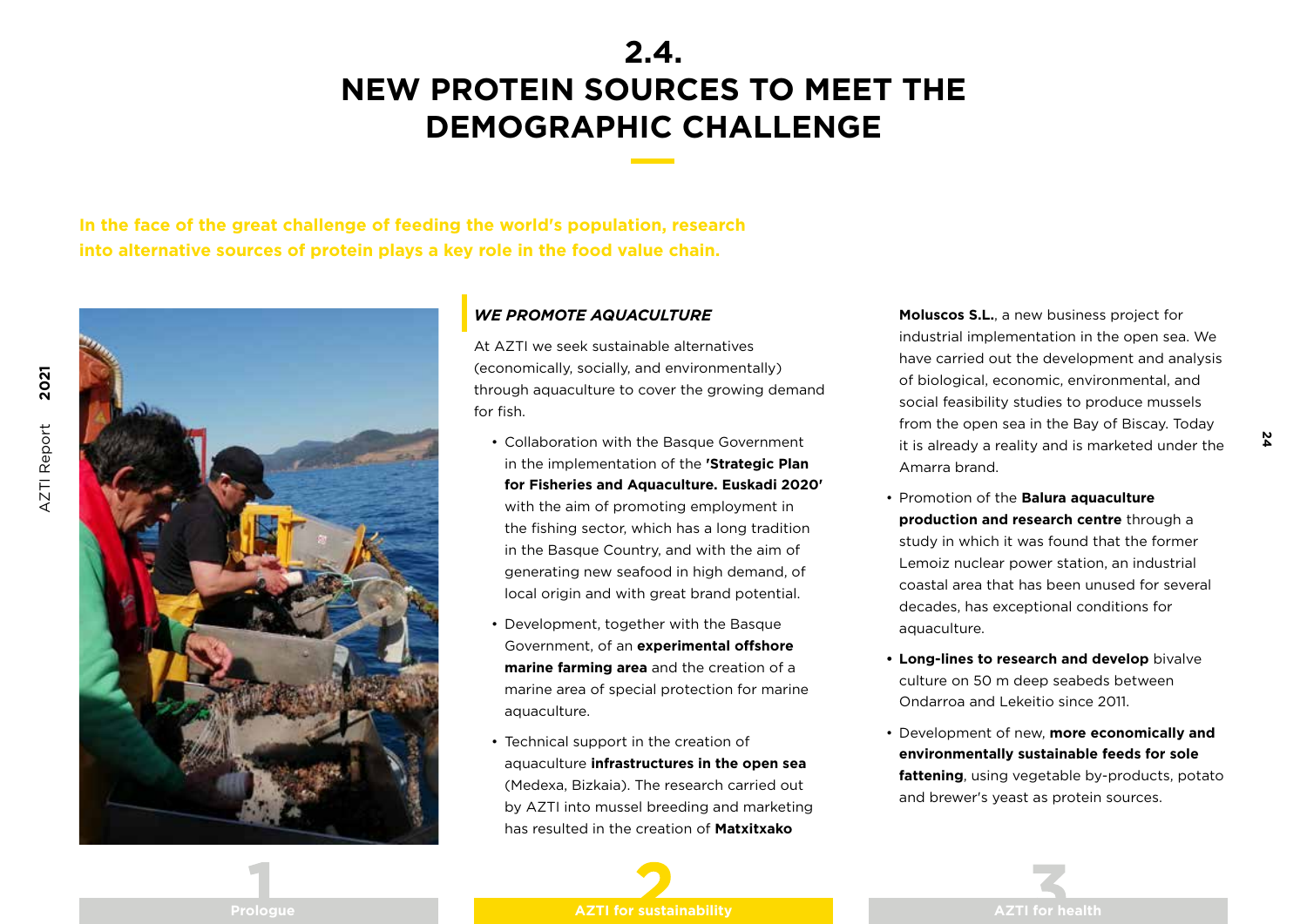### **2.4. NEW PROTEIN SOURCES TO MEET THE DEMOGRAPHIC CHALLENGE**

#### *WE ARE LOOKING FOR NEW ALTERNATIVE PROTEIN SOURCES*

The protein transition, or the search for alternative protein sources, may be the answer to various challenges facing the food industry: the need for quality proteins for a good diet for society, reduction of the environmental footprint, reduction of dependence on raw materials from abroad... And its development may have considerable collateral benefits, such as increasing the production efficiency of certain industrial sectors. Some achievements in this area:

- We work to ensure that the production of alternative proteins is efficient and has a truly positive impact, by committing to the circular economy, reducing the generation of waste and promoting local production.
- We have developed different **novel fermentation processes from food byproducts** (both liquid and solid) for the sustainable production of protein-rich microalgae and fungi. In the case of microalgae, we have achieved densities well above the usual ones (40 g/L compared to the usual 2-3 g/L) and with much more successful

![](_page_25_Picture_5.jpeg)

colours (cream, instead of green); while in the case of mushrooms we have managed to increase the protein content in fermented fruit and vegetables from 10% to 20% in dry weight. This allows us to improve the added value and potential applications of these by-products as an ingredient in ruminant feed.

• We have developed several prototypes of products derived from these biomasses as protein extracts, with antioxidant and antimicrobial activity and with food functionality.

**25**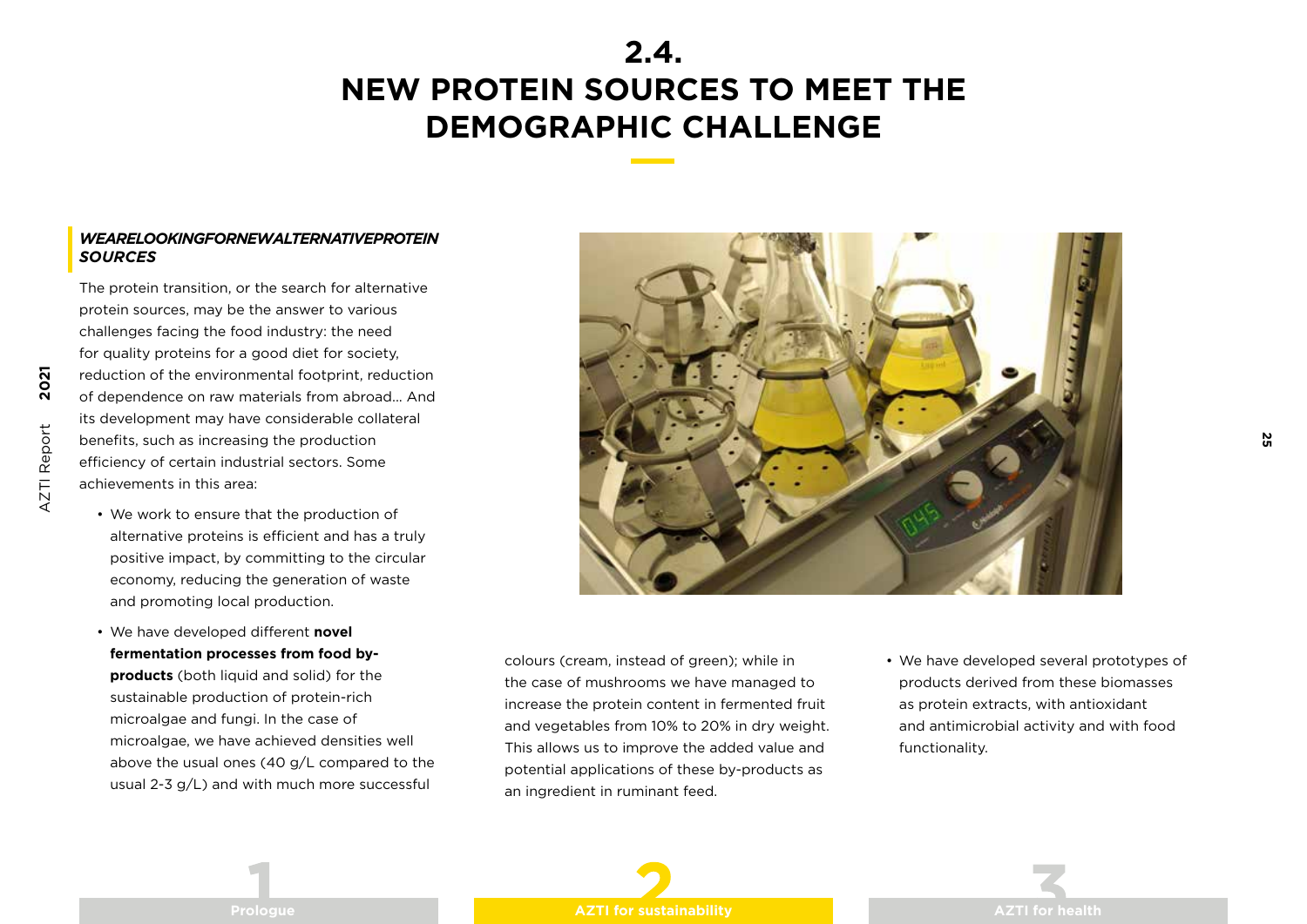### **2.5. BECOMING MORE RESILIENT TO CLIMATE CHANGE**

**We are committed to one of the greatest challenges of the future: understanding the effects of climate change on the ocean, the coast and marine resources, defining strategies to adapt to these effects, and establishing mitigation measures.**

### *GENERATING KNOWLEDGE THAT HELPS DEVELOP MITIGATION STRATEGIES*

Thanks to the research and data collected over the last few decades, AZTI's studies have led to important discoveries:

- **The sea in the Bay of Biscay is warming** by about 0.2ºC per decade since 1980 (by the end of the century from 1.5ºC to 2.5ªC) and there is a thermal expansion and an increase in sea volume of 3.2 mm per year (50 and 80 cm on the Basque coast).
- The drop in marine salinity and the stratification of the water column can **affect the productivity of the ocean**. There is also an acidification of the ocean that can affect the growth of marine organisms with calcium carbonate skeletons or shells, such as coralline algae, molluscs, crustaceans and many corals.
- Ocean warming will lead to an **estimated**

![](_page_26_Picture_8.jpeg)

**reduction in phytoplankton and zooplankton**  biomasses of 6% and 11% respectively by the end of the century. Reduced quantities of these two main components of the marine food web could reduce fish biomass in certain regions.

- We have identified a **northward shift of fish species populations**, the advancement of their cycle, trophic amplification and the expansion of certain invasive species.
- The distribution is shifting hundreds of kilometres towards the poles, there are changes in their seasonal cycle and the size of

the fish is decreasing. Species have less food and move away.

**26**

- **• Southern species** such as anchovies, horse mackerel and sole **have taken over the North Sea, the Baltic Sea and the west of Scotland**, because the waters are now warmer. In addition, over the last decade, some species have expanded the space they occupy due to successful management under the European Common Fisheries Policy, which has led to the recovery of many stocks.
- In particular, mackerel stocks have doubled

![](_page_26_Picture_15.jpeg)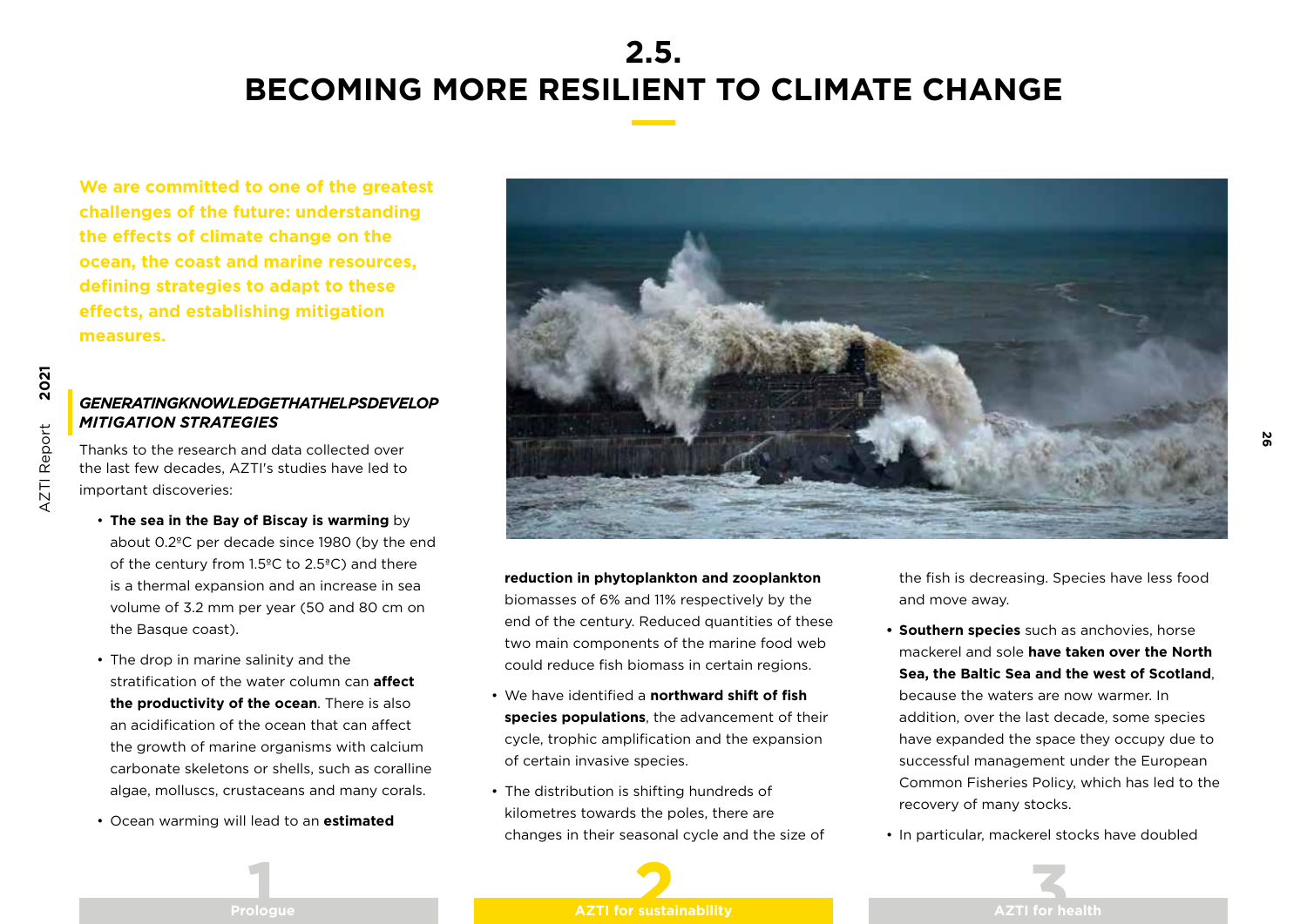### **2.5. BECOMING MORE RESILIENT TO CLIMATE CHANGE**

![](_page_27_Picture_1.jpeg)

in the last 15 years and the quantity of hake has increased fivefold in the same period. This study confirms what climate change research has predicted over the last decade in terms of northward shifts of species and the more pronounced impact on high-value species. This information is key to reviewing how some quotas are allocated in order to **manage stocks sustainably.**

- Rising seas can lead to **flooding in certain areas** of the coastline under neap tide conditions and damage to harbours, dykes and passes during storms. It is estimated that much of the beaches will be lost. In fact, between 21% and 29% of the supra-littoral part of the beaches (i.e. the higher part of the beaches that is not usually submerged at high tide) could be affected by the rising sea. We have developed a technological solution adapted to the detailed monitoring of sandy beaches. We have also worked on the development of recommendations for protection against adverse meteorological phenomena.
- Likewise, within the framework of the KOSTAEGOKI project developed for IHOBE, we have provided i**nformation and tools to the competent bodies to deal with the effects of the rise in the average sea level** on the Basque

coast.

### *WE PROMOTE THE USE OF ALTERNATIVE ENERGIES*

At AZTI we work to increase the diversity of energy sources, reduce greenhouse gas emissions, and diversify the economies of coastal communities.

- **• Promoting biodiesel**: AZTI was, together with EVE, one of the driving forces behind Bionor, a plant for the production of fuel from used vegetable oil and other renewable materials that became the main generator of biodiesel in Spain.
- **• Marine renewable energies**: Accompanying the Basque Energy Agency (EVE) in the creation of the **experimental marine energy park Biscay Marine Energy Platform (BIMEP)**: we carried out the environmental impact study that allowed environmental approval of the project as a test and trial area for wave and offshore wind energy collectors. We have led two European projects, projects for the **Gipuzkoa Science and Technology Network, Ministry of Science and Innovation, Department of Economic Development and Competitiveness, Vice-Ministry of Technology, Innovation and Competitiveness, Technology Directorate of the Basque Government** to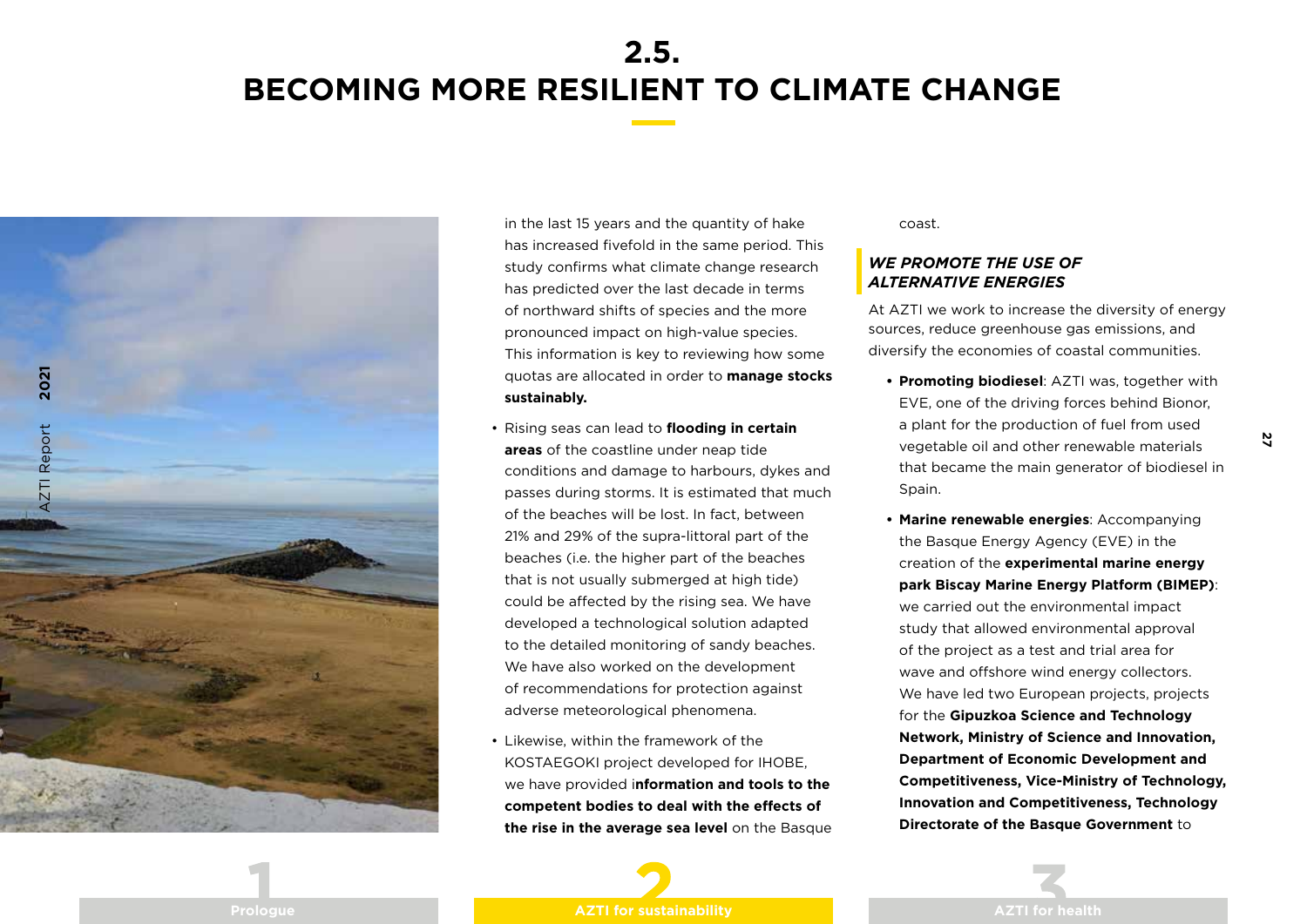### **2.5. BECOMING MORE RESILIENT TO CLIMATE CHANGE**

![](_page_28_Picture_1.jpeg)

![](_page_28_Picture_2.jpeg)

- environmental risk and uncertainty about the possible environmental impacts of marine renewable energy developments;
- the need for Maritime Spatial Planning to overcome potential competition and conflicts between the marine renewable energy sector and other users of the sea;
- the complex and lengthy approval

processes for marine renewable energy projects.

- Within the framework of these projects, we have created the **WEC-ERA Tool** (Wave Energy Converters Ecological Risk Assessment), a tool to maximise efficiency in the use of marine energy and to assess the environmental risks associated with new wave energy capture projects, taking into account the potential impacts that these systems may have on natural ecosystems
- Furthermore, research samples have identified

### that **4% of the Basque Country's coastal strip is viable for producing offshore wind energy. Thanks to this renewable energy source**, 350,000 homes in the Basque Country could be supplied with marine energy in 2030, which would mean a reduction in emissions equivalent to 505,417 tonnes of CO2. ikerketen arabera, **Euskal Autonomia Erkidegoko kostaldearen %4 bideragarria da itsasoan energia eolikoa ekoizteko.** Energia-iturri berriztagarri horri esker,

Euskadiko 350,000 etxe itsas energiaz hornitu daitezke 2030ean, eta horrek 505.417 tona CO2 gutxiago isurtzea ekarriko luke

![](_page_28_Picture_11.jpeg)

### *Benchmarks in environmental management of seas and coasts*

In the field of scientific production worldwide, in the 2015-2020 period, we are ranked 4th in terms of academic production in the field of Marine Spatial Planning; Ecosystembased Management; Marine Strategy Framework Directive.

![](_page_28_Picture_14.jpeg)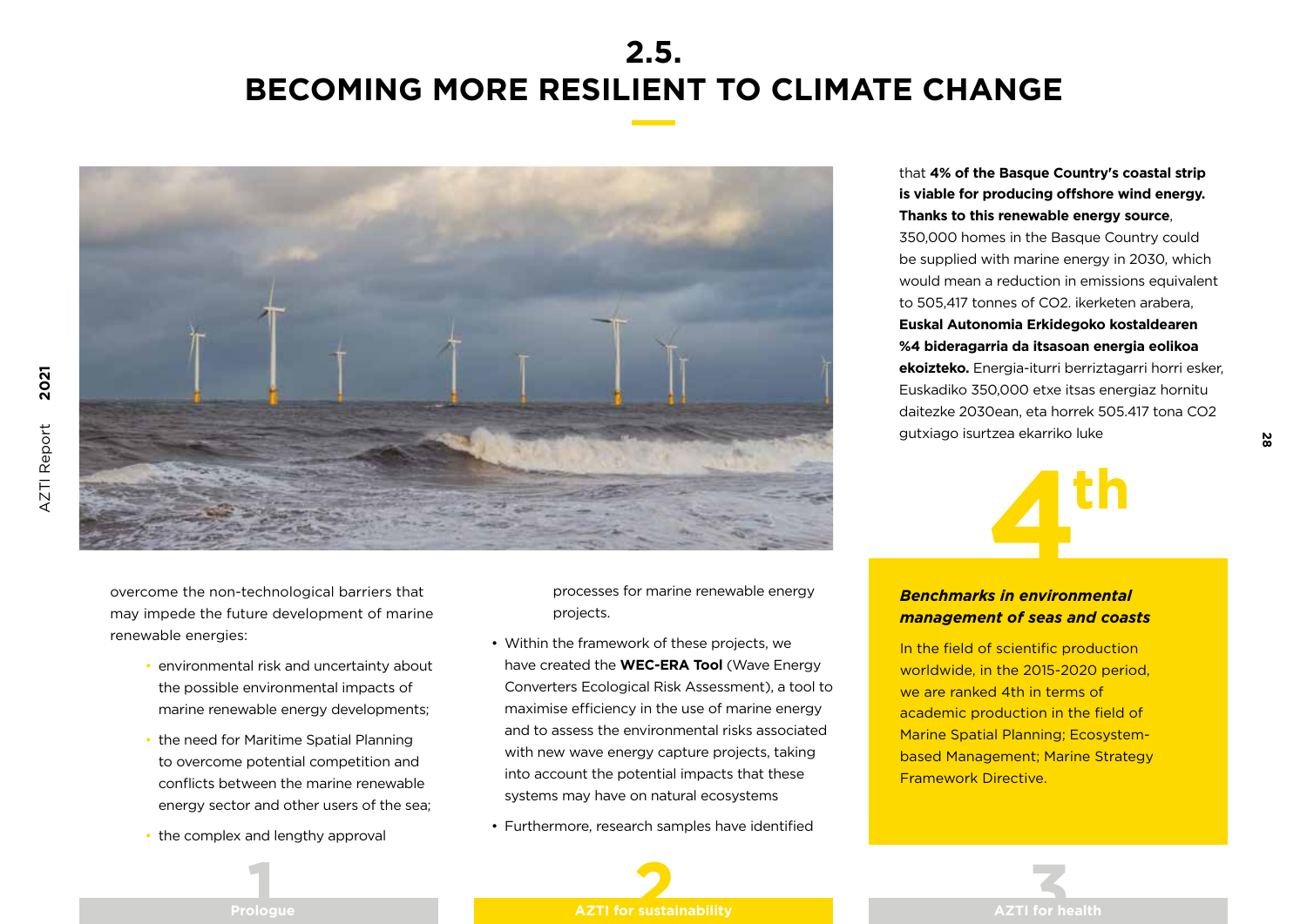![](_page_29_Picture_0.jpeg)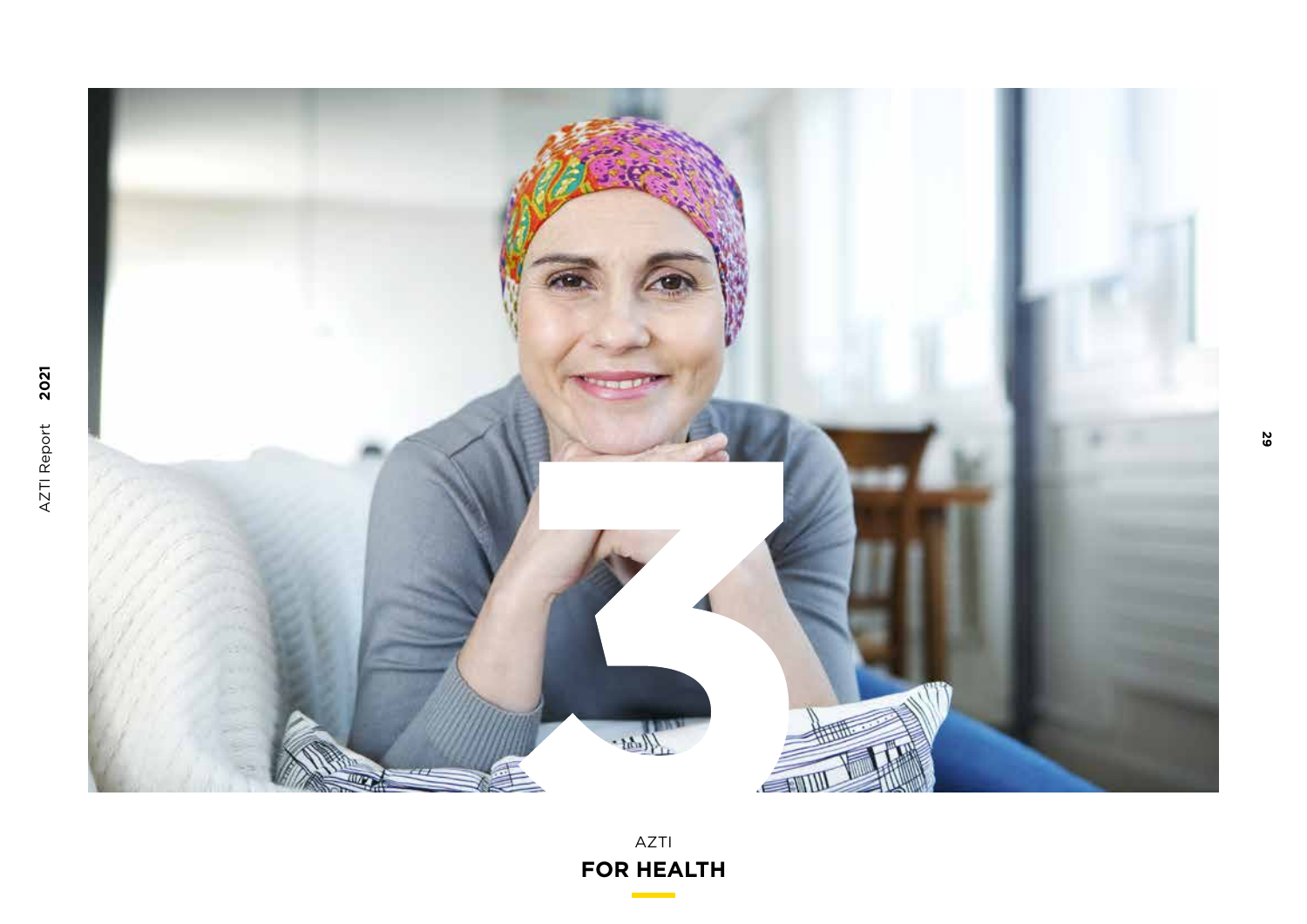**We research and develop solutions to guarantee a healthy life, thus achieving the maximum wellbeing of the entire population.**

### *WE PARTICIPATE IN THE DEVELOPMENT OF PUBLIC POLICIES*

**RRIS3 Strategy:** AZTI has been one of the main promoters, in coordination with the Basque Government, of the Basque Government's RIS3 Smart Specialisation Strategy, identifying food, which generates 10% of Basque GDP, as a niche of opportunities with great potential for future development in the Basque Country.

We have worked on the drafting of the **Basque Country 2020 Strategic Plan for Gastronomy and Food** and we have acted as **technical secretary of the steering group "Food, Territory of Opportunity for the Basque Autonomous Community"**.

We have also contributed to **the scientific recognition of gastronomy**: we have participated as **promoters of the Basque Culinary Center (BCC)**  and we launched, together with Mugaritz and, subsequently, the BCC, the International J**ournal of Gastronomy and Food Science**. Published by Elsevier, the largest publisher of scientific literature in the world, this journal is an international communication space of reference for chefs and scientists.

![](_page_30_Picture_6.jpeg)

![](_page_30_Picture_7.jpeg)

**30**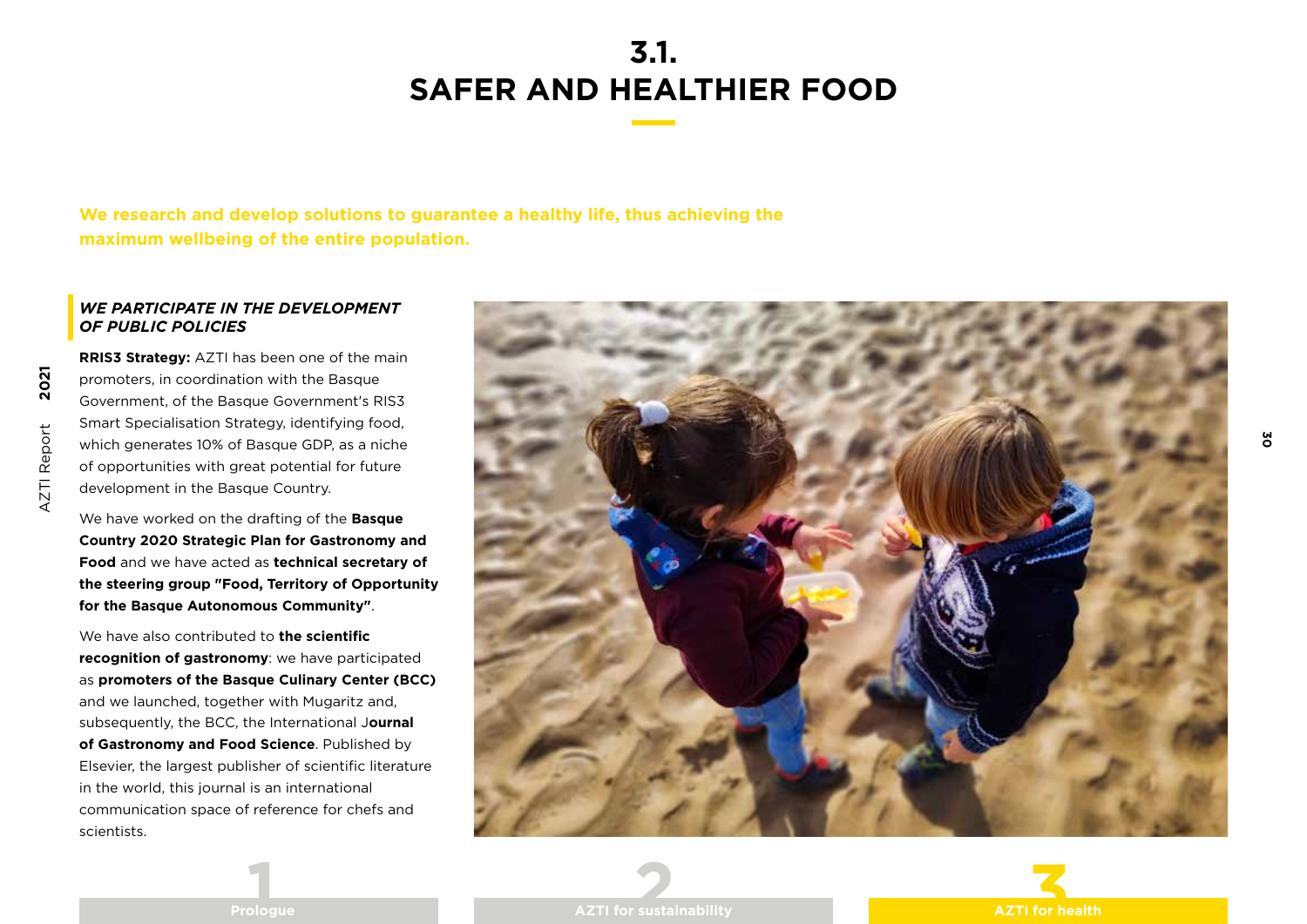![](_page_31_Picture_1.jpeg)

### *WE RESEARCH ON FOOD AGAINST DISEASE*

**2021**

AZTI Report

AZTI Report

Health and nutrition form an inseparable binomial when it comes to preventing diseases and improving quality of life. The ability to provide dietary recommendations based on individual needs and preferences can help to address the nutrition and health situation in modern society. And, of course, they represent a great opportunity for the food industry. Some of our contributions are:

#### **• Research on food and cancer:**

- AZTI and ONKOLOGIKOA are collaborating on research projects on nutrition aimed at the prevention and reduction of cancer risk factors, as well as on specific nutrition once the patient has been diagnosed.
- To improve the nutritional status, eating pleasure and quality of life of oncology patients and avoid malnutrition, we have developed a range of food solutions (soups, seasonings and drinks).
- We have shown that women with breast cancer undergoing chemotherapy who receive a personalised nutritional recommendation according to their lipidomic profile have a better quality of life and improved metabolic and nutritional profiles than those who receive a general recommendation.
- **• Prevention and treatment of obesity:** In order to be able to **make recommendations for the obese and overweight population, especially children,** we have developed an algorithm of

![](_page_31_Picture_9.jpeg)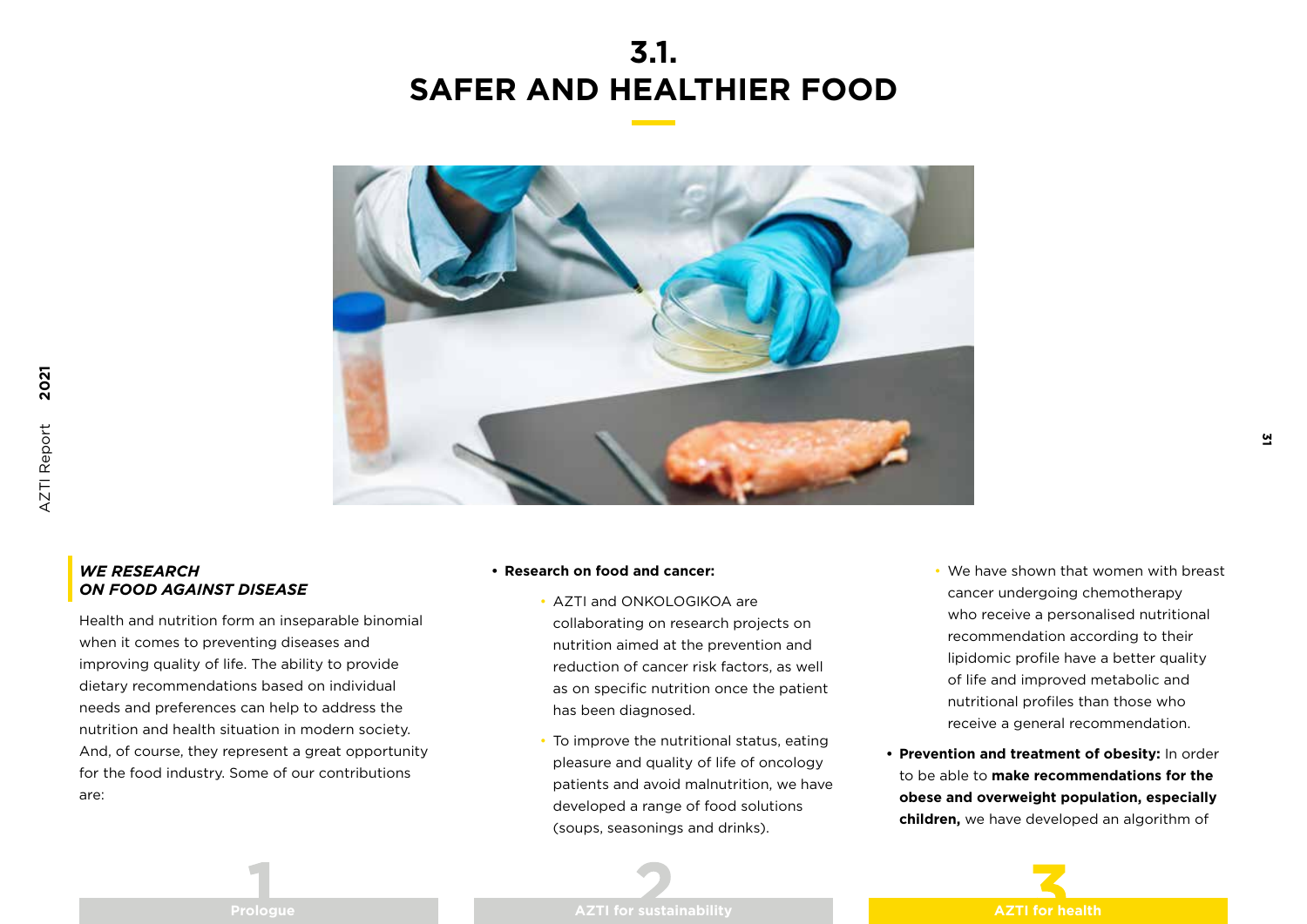nutritional recommendations according to lipidomic profile for the general population that allows us to personalise diet and supplementation recommendations to achieve a better nutritional status and weight control.

#### *WE IMPROVE FOOD SAFETY*

**2021**

AZTI Report

**AZTI Report** 

Globalisation, environmental contamination, allergens, etc. are elements of risk for consumers' health, which require scientific and technological advances and legal developments in the field of Food Safety. At AZTI, we believe that the early adoption of new technologies and systems for food safety and traceability management can provide a competitive advantage for the company. Below some of our research results:

**• Genetic identification systems:** We have developed a new line of kits that allow rapid genetic identification by PCR-Sequencing and Real Time PCR of anisakis in fish products; of different fish species, meats, cheeses... in fresh, frozen and even processed products; or the presence of mandarin in orange juice. We also have **ENAC accreditation for genetic methods** that allows us to authenticate any canned tuna in just 24 hours, detecting, for the first time, whether the same product contains a mixture of yellowfin and bigeye tuna.

- **• Bacteriophages:** We have made significant progress in the identification of bacteriophages as a tool for the replacement of antibiotics in fish farms, which offers a competitive advantage by offering safer products for people to eat.
- **• Sensors:** An optical sensor system has been developed, based on the QIM (Quality Index Method), which makes it possible to determine the **quality of fresh hake** at first sale in an objective and automatic way.
- **• Studies of the freezing process:** We have carried out a study of the freezing process in the tanks of tuna vessels of the fleets associated with both organisations ANABAC and OPAGAC and we have presented the results to the AESAN (Spanish Agency for Food Safety and Nutrition) on the capacity for "rapid" freezing at temperatures equal to or lower than -18ºC, in order to be able to **market the product on an ad hoc basis.**
- **• Technologies for food preservation:**  AZTI researchers, in collaboration with other research centres and capital goods manufacturing companies, have developed and validated a **new ultra-high pressure homogenisation technology**. This technology represents a **new generation of equipment for processing and preserving liquid foods**. We have also collaborated in the creation of the company **Accua HPP Solutions**, a processing centre that offers food SMEs manufacturing services based on high-pressure technology that increases the shelf life of food and, consequently, facilitates export and reduces the turnover rate.

### *WE DO FOOD INNOVATION*

We have developed, always with the consumer at the centre, hundreds of products based on specific nutritional requirements, convenience, comfort, quality, ethical and environmental concerns, and market competitiveness. **Here are some of our award-winning and featured products:**

**• Ecolumber** received the Carrefour award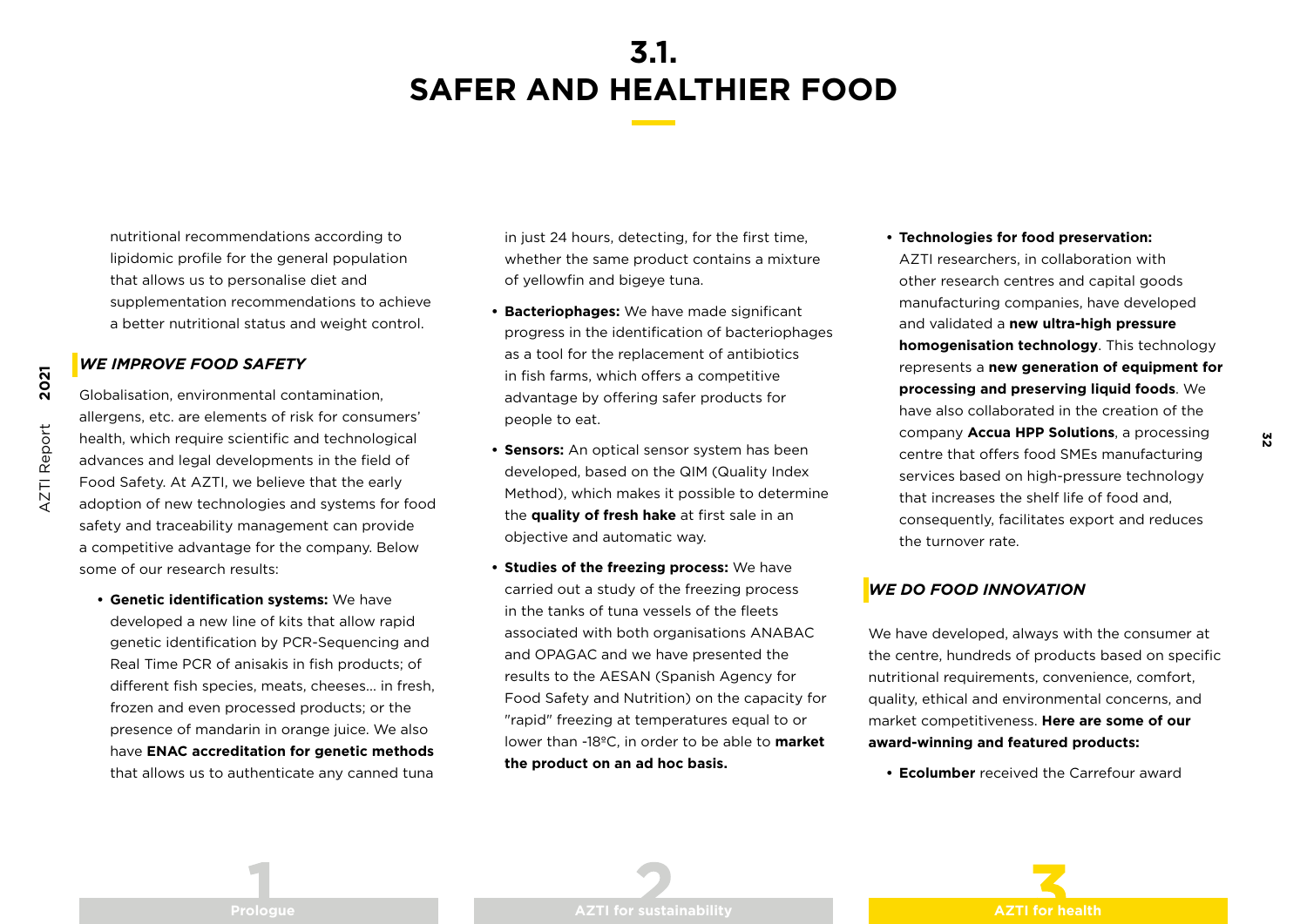![](_page_33_Picture_1.jpeg)

for the most innovative SME in the Basque Country with **Airnuts**, dried fruit snacks developed by AZTI.

**• Saroi Unaiak** cheese from the TGT cheese factory in Karrantza won the "Super Gold" award at the World Cheese Awards, the most important international gastronomic event of the year. AZTI has collaborated in the design

of this product within the framework of the Karlab project.

**• Paturpat**, the company created as a result of the R&D collaboration between the agricultural cooperative UDAPA and AZTI, has been recognised with the Lanzadera Award at the Fruit Attraction Fair for the best innovation and entrepreneurship project in recent years in the fruit and vegetable sector.

- **• Café Fortaleza** received the award for the most innovative Basque company of 2011 from the French multinational Carrefour for the decaffeinated coffee product with lime blossom and lemon balm developed together with AZTI.
- With **Zappore Froth & Foods**, dedicated to the production of aerosol food products, we have developed an orange foam with a high fruit content, for which a distribution agreement has been reached with Makro.

**33**

- We have collaborated with the company specialising in croquettes and typical Basque dishes, **Lautxo**, to improve the stability of croquettes, improving the frying process through research and innovation in breading coatings.
- For the company **Delicass**, we have produced a duck sirloin burger that stands out for its high duck sirloin content and its high sensory quality. To make this product, we have worked with different preservation and packaging technologies in order to guarantee the microbiological and sensory stability of the product during the desired shelf life. Important work has also been carried out in terms of formulation with different ingredients to achieve the required sensory characteristics (taste, smell, texture, appearance, etc.).

![](_page_33_Picture_11.jpeg)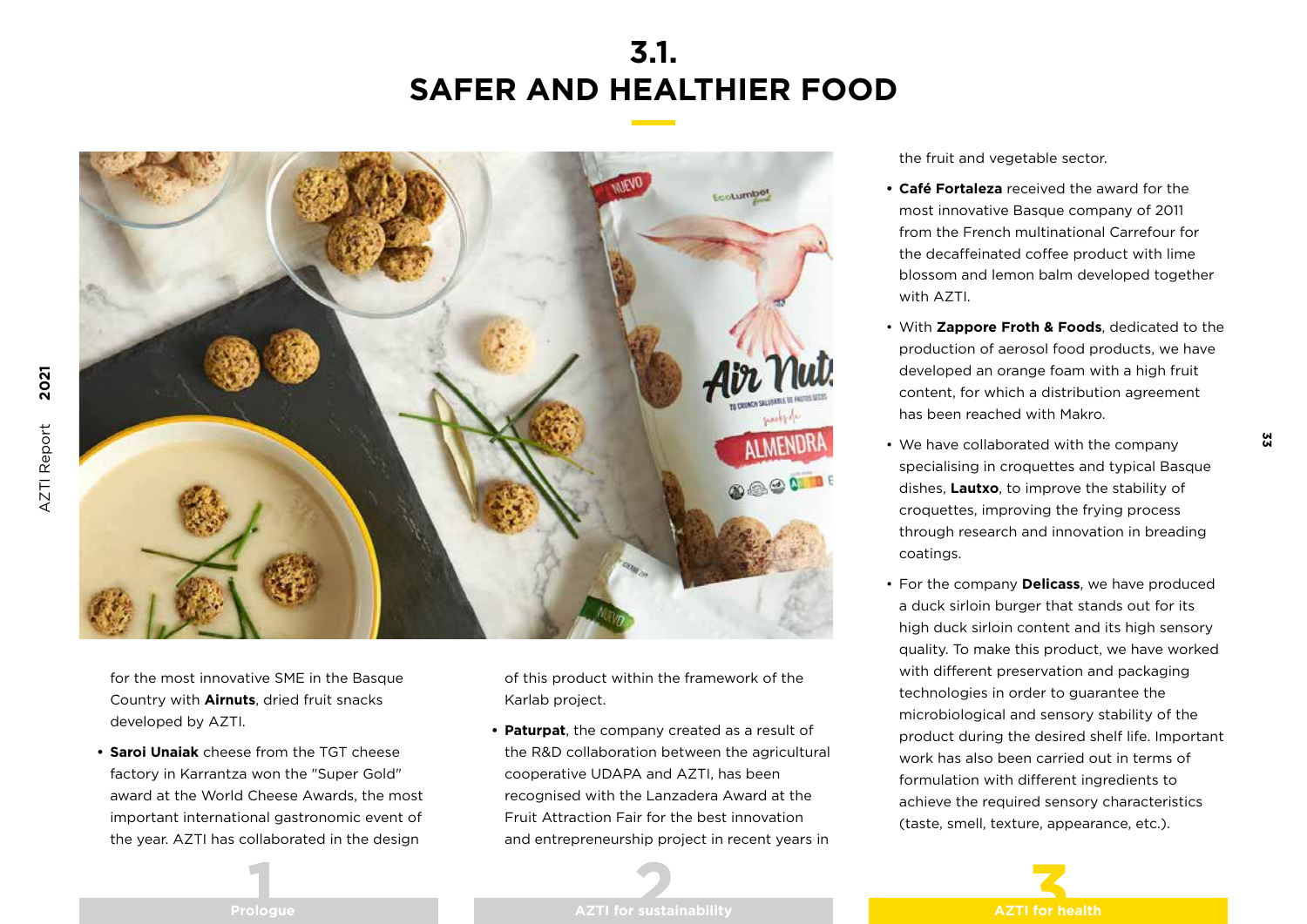- With **VENSY,** two SKANDIA ready-to-eat smoked salmon and cod tartares have been developed. They are presented as a solution adapted to today's consumers, offering them a product of high sensory quality and ready to eat.
- **• VENSY** enpresarekin, kontsumitzeko prest dauden izokin eta bakailao ketuen SKANDIA tartarren bi erreferentzia garatu dira. Egungo kontsumitzaileari egokitutako soluzio gisa aurkezten dira, kalitate sentsorial handiko eta kontsumitzeko prest dagoen produktu bat eskainiz.

We also work to respond to health needs in food through research and development of new nutritionally balanced formulations, adapted textures and the use of new technologies that have less impact on the nutritional properties and molecules of interest to health that are naturally present in food. Some recent examples:

• Together with the Spanish multinational **NATRA**, dedicated to the production and processing of chocolate and cocoa products, we have developed 5 multi-layer bars with a reduction of more than 30% of sugar, without the use of artificial sweeteners or polyalcohols. The bars are marketed in the US market.

- With AZTI's technological advice, **Be&BeJuice** has used cold pressing as an extraction method to develop juices with a longer shelf life and high organoleptic quality.
- Through a patented process, we have managed to make dehydrated fruit and vegetable snacks with a crunchy texture. They are products with

no added sugars, no gluten, no preservatives, colourings or artificial flavourings, made without frying.

**34**

![](_page_34_Picture_9.jpeg)

![](_page_34_Picture_10.jpeg)

**2021**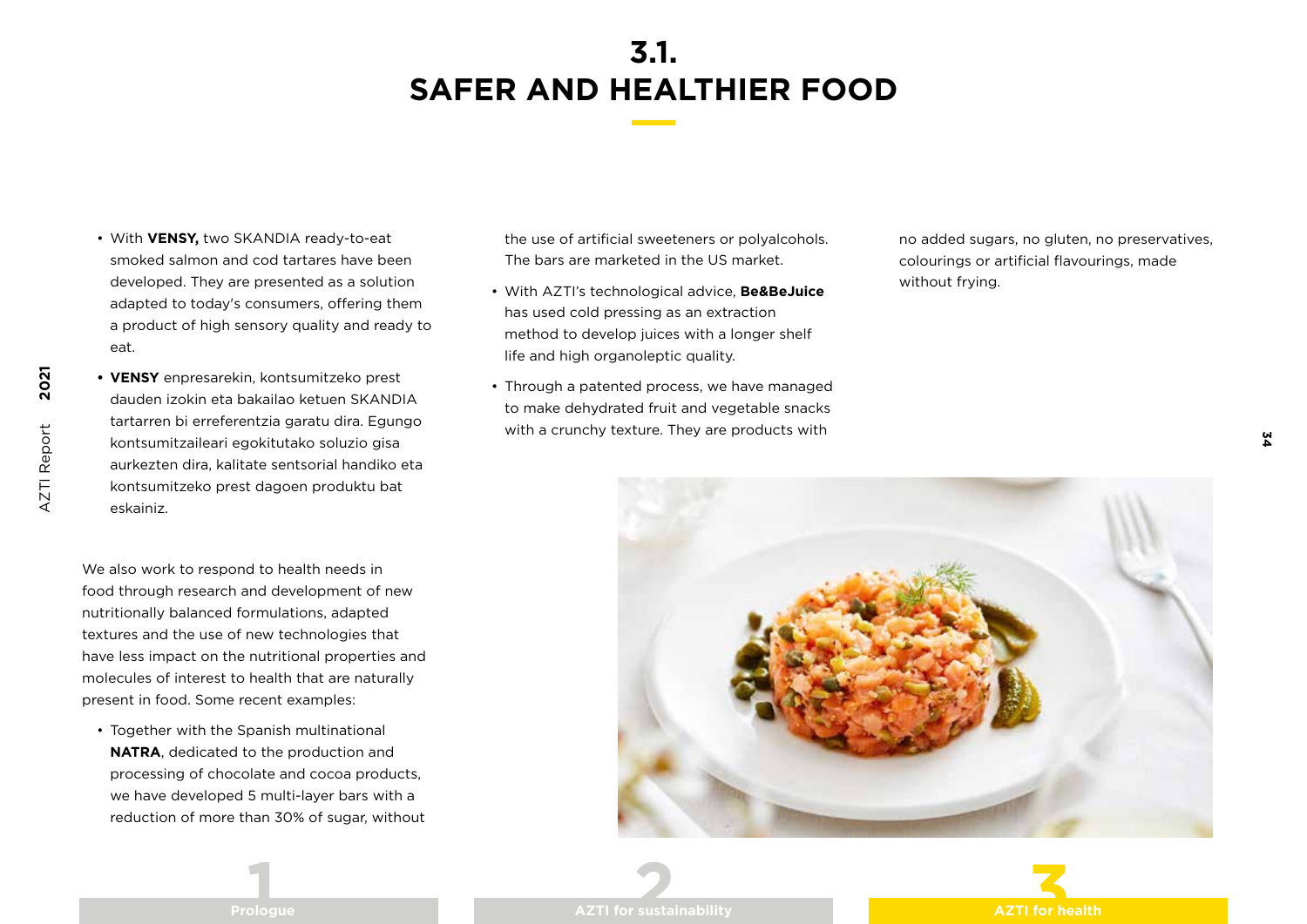# **3.2. A SAFER FOOD VALUE CHAIN**

### *IMPLEMENTING IMPROVEMENTS IN OCCUPATIONAL RISK PREVENTION SYSTEMS*

The COVID crisis has highlighted the importance of the primary sector, which has emerged as key and essential, as well as an important generator of employment. At AZTI, we continue to contribute to improving safety and efficiency in all sectors of activity in the food value chain.

- We have developed a **Risk Prevention Management System by Models**, which allows us to assess and identify risks and make improvement plans appropriate to each vessel and type of fishing.
- We have improved the lighting conditions during net setting in purse seine fishing, so as to reduce the **occupational risks affecting fishermen during net setting**.
- We have implemented an intelligent real-time monitoring, warning and alarm system to **prevent accidents and incidents due to the improper presence of personnel in high-risk areas** during maintenance operations and critical activities in maritime-fishing facilities.

![](_page_35_Picture_6.jpeg)

• We have developed two mechanical prototypes to achieve **more ergonomic working conditions during the production of artisan cheese** and thus promote the sustainability of the artisan cheese sector in the Basque Country.

### *Awards for R&D&I in Occupational Risk Prevention*

### **AZTI has been awarded and recognised in different editions of the Mutualia**

**Award,** which aims to recognise the work of entities that develop a research, technological development or innovation projects in the field of Occupational Risk Prevention.

![](_page_35_Picture_11.jpeg)

**2021**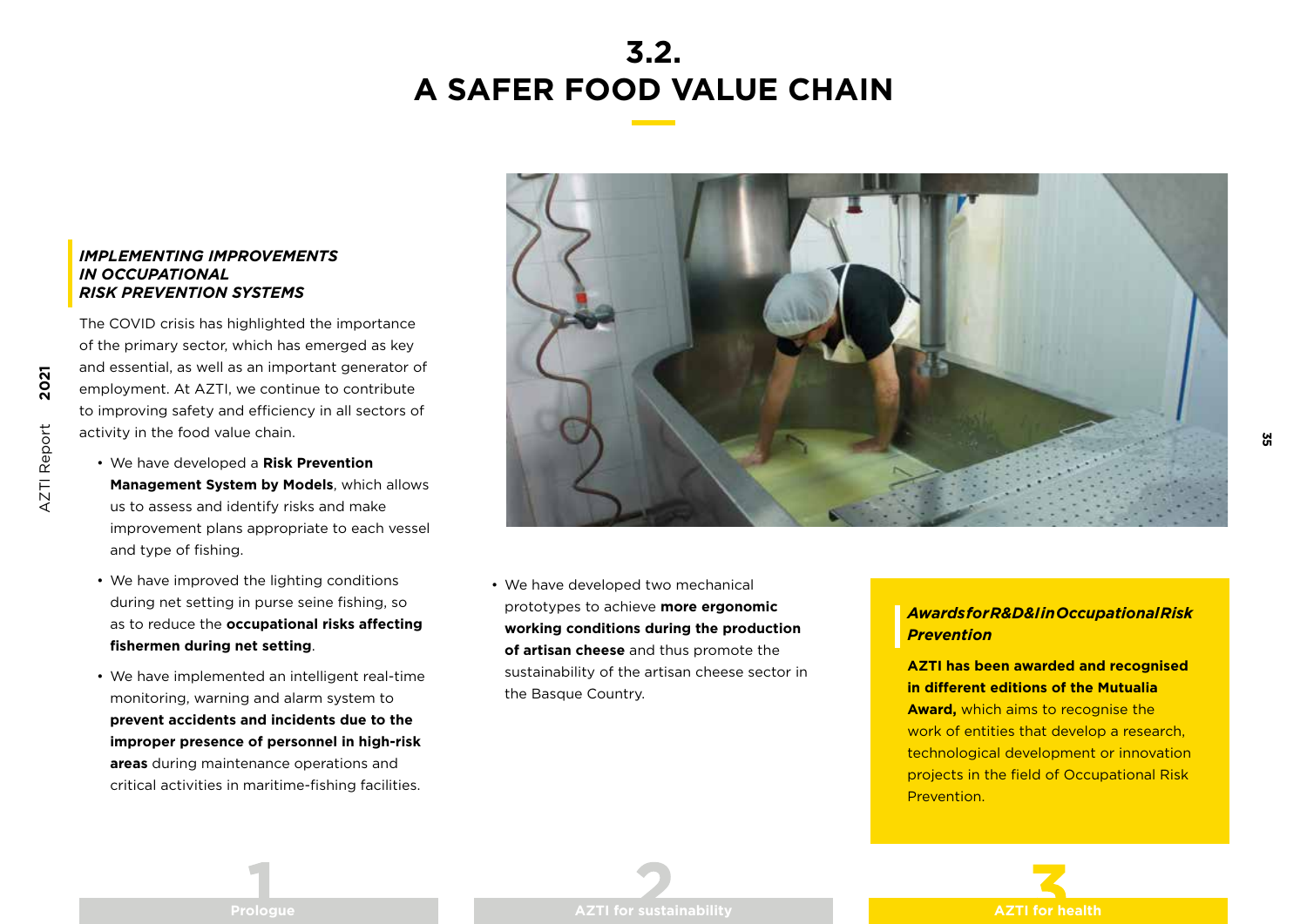### **3.2. A SAFER FOOD VALUE CHAIN**

#### *WE WORK TO INCREASE SAFETY AT SEA*

AZTI's research staff work to improve coastal maritime risk predictions, optimise actions related to rescue and maritime safety. We also seek to have an impact on the tourism and leisure sector thanks to our video-monitoring systems for currents on beaches, which contributes to improving the signalling of risk areas, with special emphasis on the safety of coastal activities.

- The Ocean-Meteorological Network of the Basque Country, operated by AZTI for Euskalmet, is a fundamental tool both for dealing with adverse weather situations and for offering information of general interest to all types of users.
- The EuskOOS portal for the dissemination of information from the CAE oceanmeteorological network has become one of the most important assets of the territory and a reference for sectors such as fishing, maritime transport, marine leisure and tourism, as the coast and its resources -beaches, cliffs, tidal flats, ports, etc.-.
- The videometry tool applied to intelligent beach management, KOSTASystem, has made

it possible to improve the safety of beach users by providing the rescue services with real-time information on the state of the beach and support in locating currents that are dangerous for bathing. In addition, with innovative image processing tools, it provides real-time information on the impact of extreme maritime events such as overtopping and wave flooding, allowing for improved management of associated emergencies.

### *In the European elite of operational oceanographic research*

**36**

AZTI is a full member of the European ocean observation organisation EuroGOOS, which highlights the quality of our research in the field of operational oceanography and marine research. EuroGOOS is an international non-profit organisation, made up of 44 members from 18 countries, which focuses on identifying priorities, developing strategies, improving cooperation and promoting the benefits of operational oceanography in Europe, as well as establishing an integrated, sustainable and accessible European Ocean Observing System (EOOS).

![](_page_36_Picture_9.jpeg)

**2021**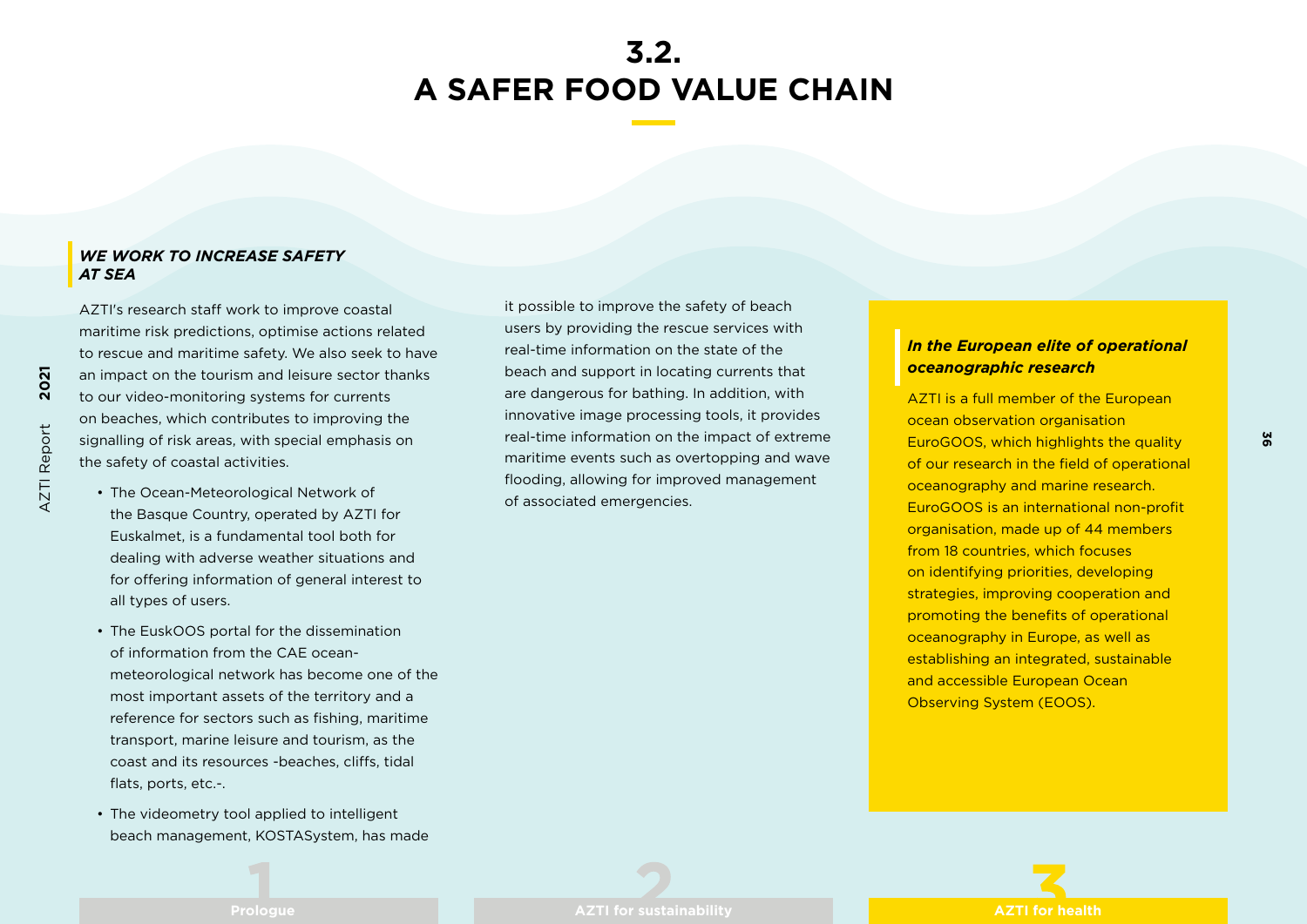*We close this report dedicated to AZTI's 40 years of history with the words of those who know us best, our collaborators and members of the AZTI Board of Trustees. We would also like to take this opportunity to thank them for their work and dedication.*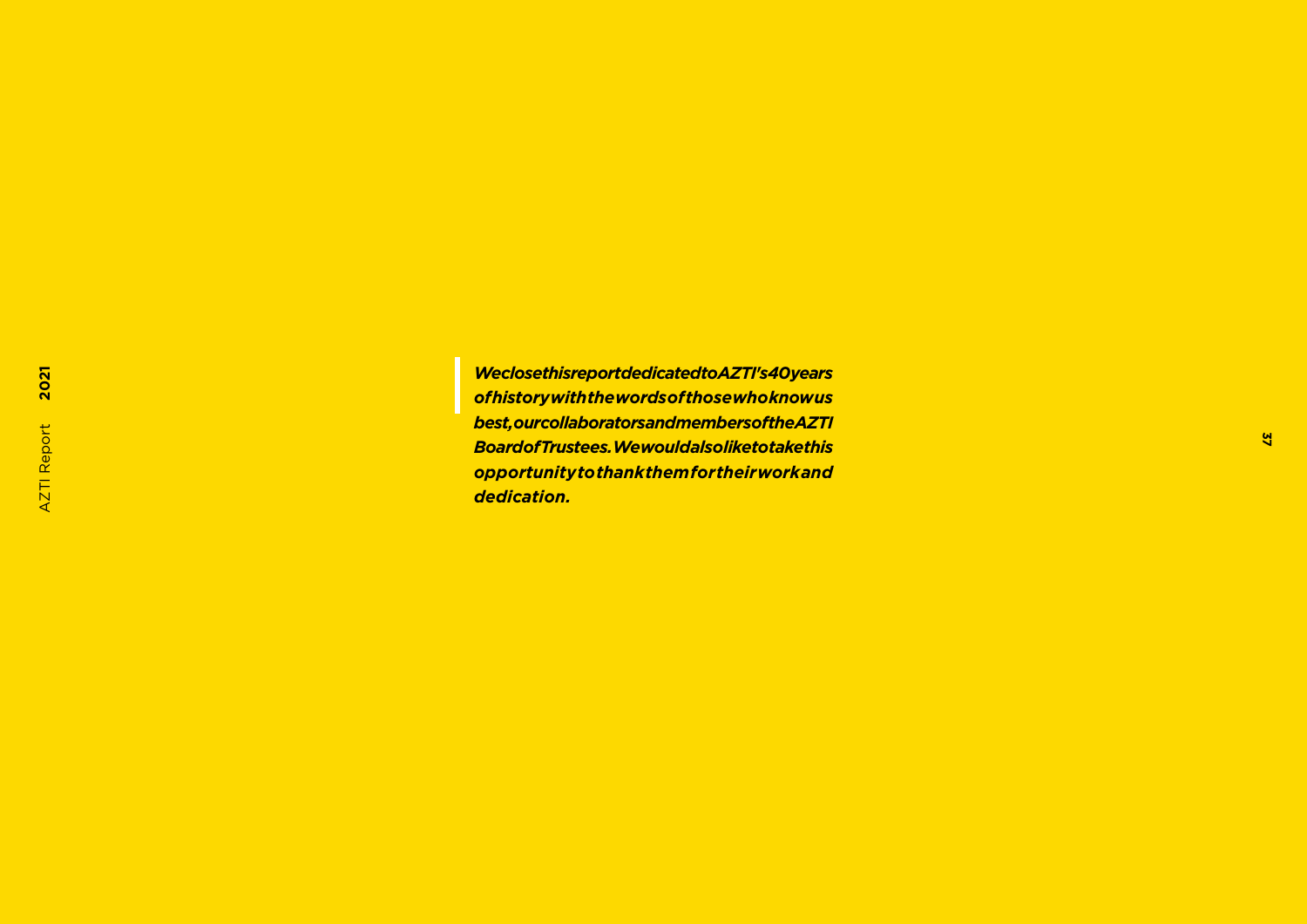![](_page_38_Picture_1.jpeg)

#### **Bittor Oroz**

Vice-minister of Agriculture, Fisheries and Food Policy of the Basque Government. President of AZTI.

*"AZTI has developed its competence in the Basque Country, promoting research excellence, international presence in decision-making forums and proximity to the sector to understand its needs and transfer knowledge and technology so that it can advance and be sustainable in a highly competitive scenario."*

![](_page_38_Picture_5.jpeg)

#### **Miren Garmendia**

Director of the Organisation of Inshore Fishing Producers of Gipuzkoa (OPEGUI)

*"AZTI has contributed in a very important way, working hand in hand with us to develop exploitation rules and management plans for fisheries of great interest to our fleet, such as anchovy and albacore tuna. Without AZTI it would have been very difficult to develop these management plans."*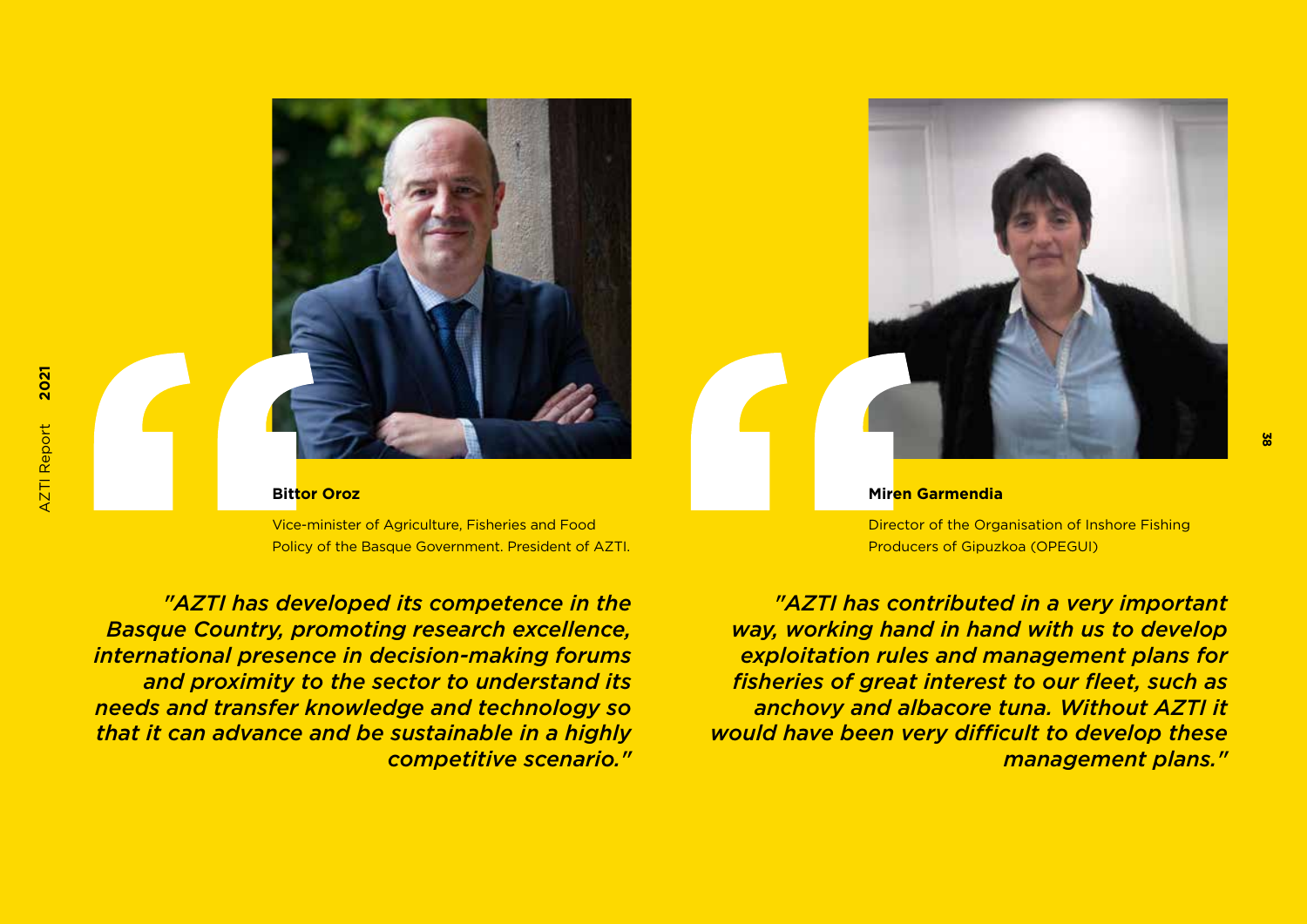![](_page_39_Picture_1.jpeg)

**Alfonso Saenz** General Manager of UDAPA. Trustee of AZTI.

*"AZTI has helped the food industry a lot in terms of sustainability and new products. I would highlight, fundamentally, the system for measuring environmental impacts, ENVIROSCORE, as well as the measurement of the environmental impact of local products. It has also taught us to listen to consumers and to collaborate in the agri-food industry so that we take on the challenges that we have in all markets."*

*"AZTI has become a benchmark in the world of food and, above all, in sustainability, in the reduction of inputs, both water and energy, in order to have more efficient production. Also, in the consumer and, fundamentally, in consumers with special needs: those looking for precision food, specific solutions for specific groups, from children, seniors, sportsmen and women..."*

![](_page_39_Picture_5.jpeg)

**Ignacio Muñoz** CEO of Angulas Aguinaga. Trustee of AZTI.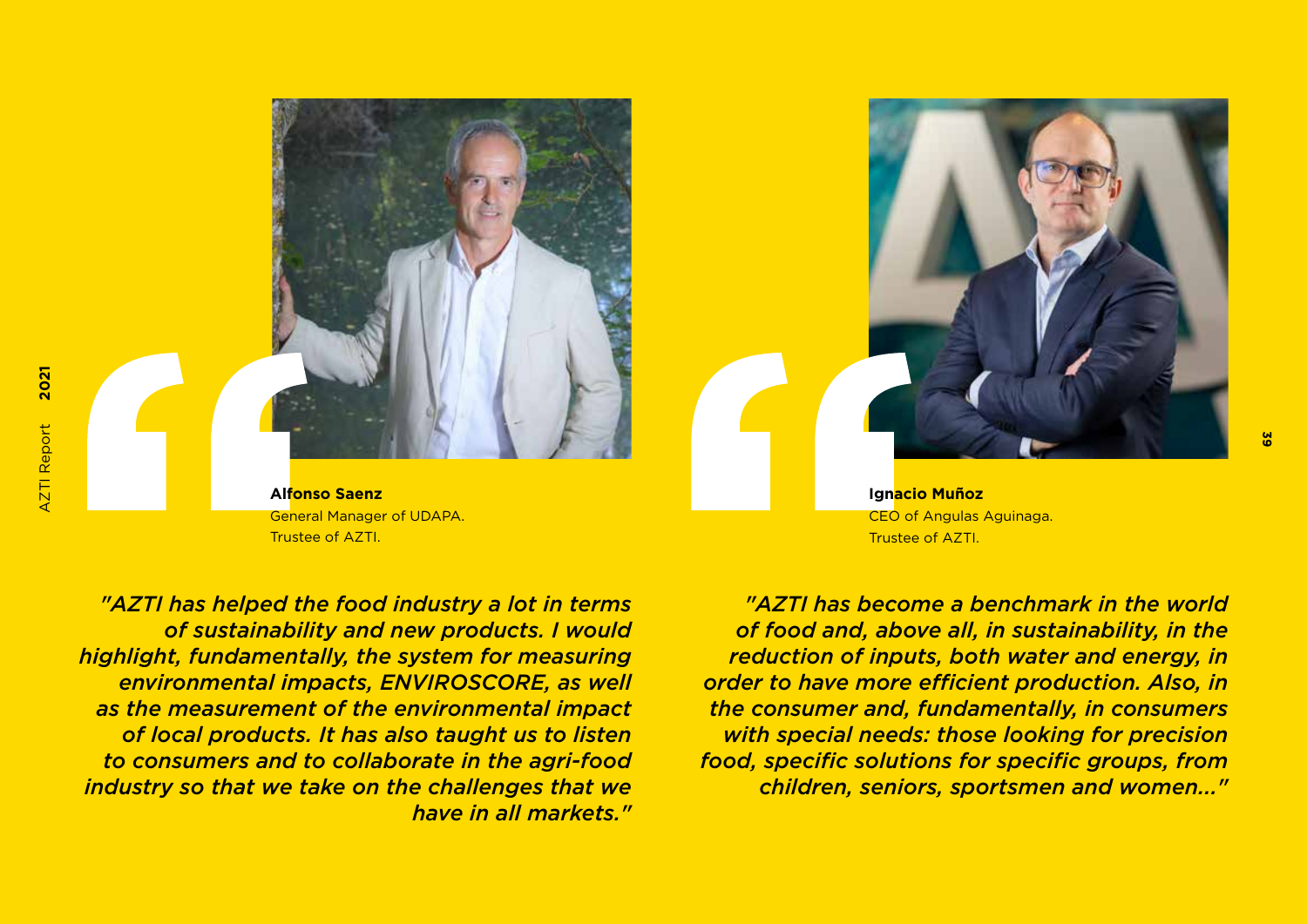![](_page_40_Picture_0.jpeg)

#### **Arantxa Tapia**

Minster for Economic Development, Sustainability and the Environment and President of BRTAko (Basque Research & Technology Alliance)

*"AZTI has opened up a different path towards diversification, towards the creation of new products, towards the generation of new companies, and all of this associated with the international sphere. As a small country if we need to work in international networks, with the knowledge that exists in other places, and trying to adapt it to the Basque Country as well. I believe that we still have a long way to go and that AZTI's international position can also allow us to open the way for the internationalisation of our companies."*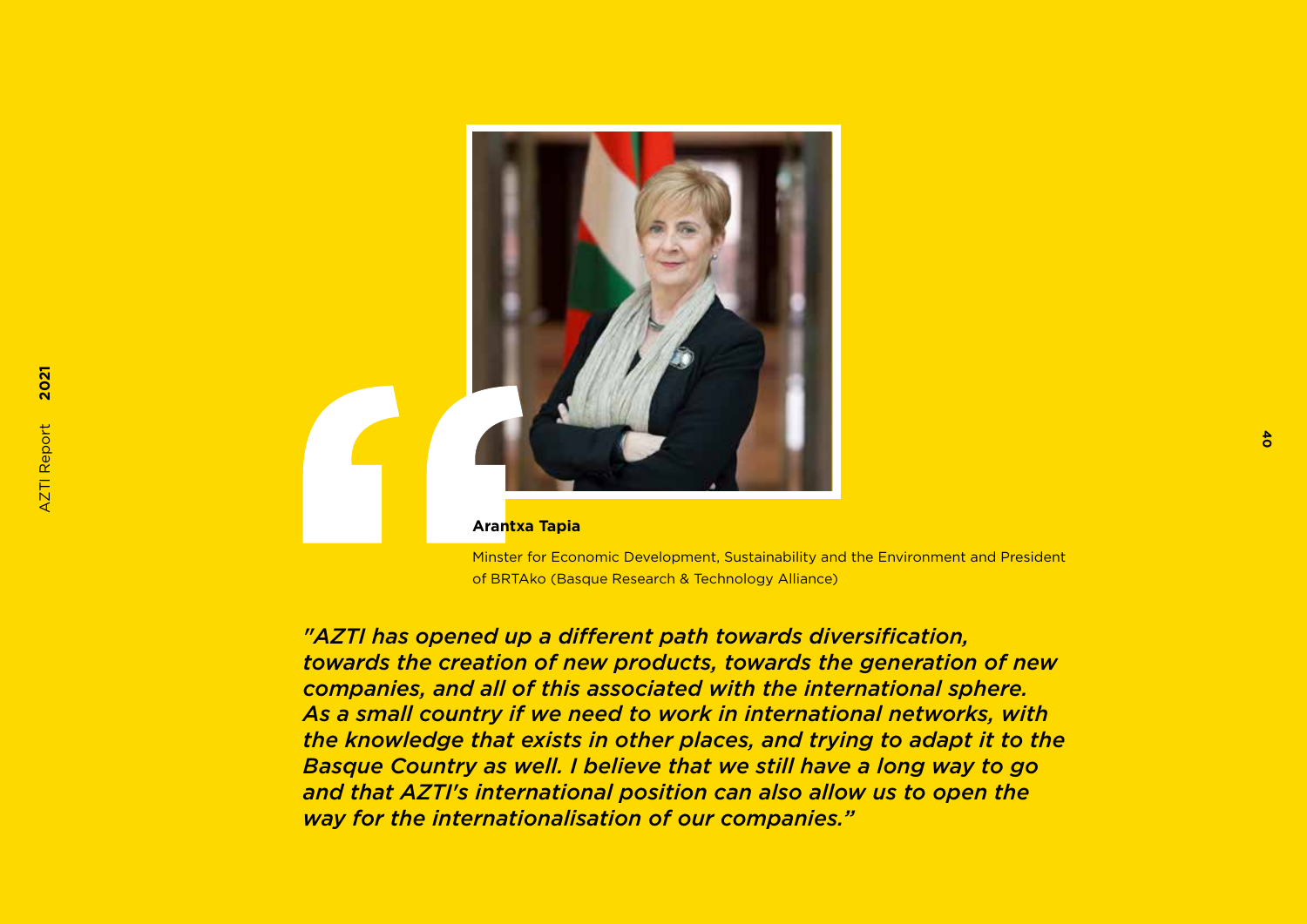*To many more years of putting science and technology at the service of a healthier and more sustainable society.*

![](_page_41_Picture_1.jpeg)